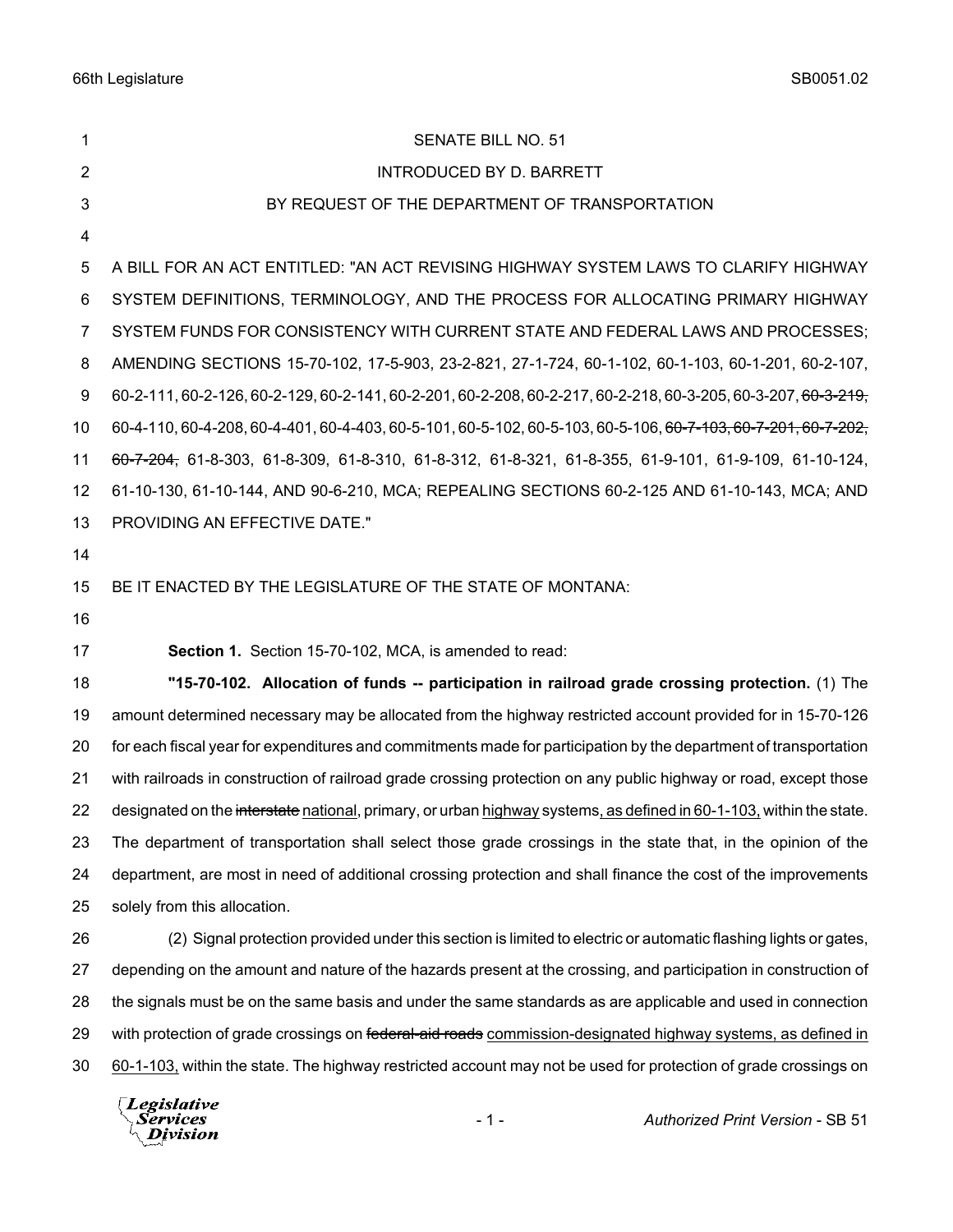the secondary system where the protection is considered necessary and when the cost is financed in part with federal-aid highway funds.

 (3) In addition to the funds allocated, counties and cities may authorize the use of funds available to counties and cities under the provisions of 15-70-101 for participation in the installation in grade crossing protection within the county or city."

- 
- 

**Section 2.** Section 17-5-903, MCA, is amended to read:

**"17-5-903. Definitions.** As used in this part, the following definitions apply:

(1) "Board" means the board of examiners created under 2-15-1007.

 (2) "Bonds" means bonds, notes, or other evidences of indebtedness issued pursuant to this part as highway revenue bonds.

 (3) "Cost", as applied to any highway project, means any cost of construction or acquisition of any part of the highway project, including but not limited to the cost of supervising, inspecting, and constructing the highway project, interest during construction and for up to 6 months thereafter, and all costs and expenses incidental thereto; the costs of locating, surveying, mapping, resurfacing, restoration, and rehabilitation; acquisition of rights-of-way; relocation assistance; elimination of hazards of railroad grade crossings; acquisition of replacement housing sites; and acquisition, rehabilitation, relocation, and construction of replacement housing; and improvements necessary to directly facilitate and control traffic flow, including grade separation of intersections, widening of lanes, channelization of traffic, and traffic control systems.

(4) "Department" means the department of transportation provided for in Title 2, chapter 15, part 25.

21 (5) "Highway projects" means the construction, reconstruction, maintenance, and repair of federal-aid 22 highways commission-designated highway systems and state highways as such those terms are defined in 60-1-103.

 (6) "Highway revenues" means the revenues specified in Article VIII, section 6, of the Montana constitution and 15-70-126 and 15-70-127 as revenues from gross vehicle weight fees and excise and license taxes (except general sales and use taxes, if any) on gasoline, fuel, and other energy sources used to propel vehicles on public highways and any other revenues, taxes, or receipts credited to the department in the state special revenue fund and the federal special revenue fund.

 (7) "Outstanding bonds" means bonds issued and outstanding at any particular time but does not include bonds owned by the state, bonds that have been refunded, or bonds for the payment of which an irrevocable

**Legislative** Services **Division**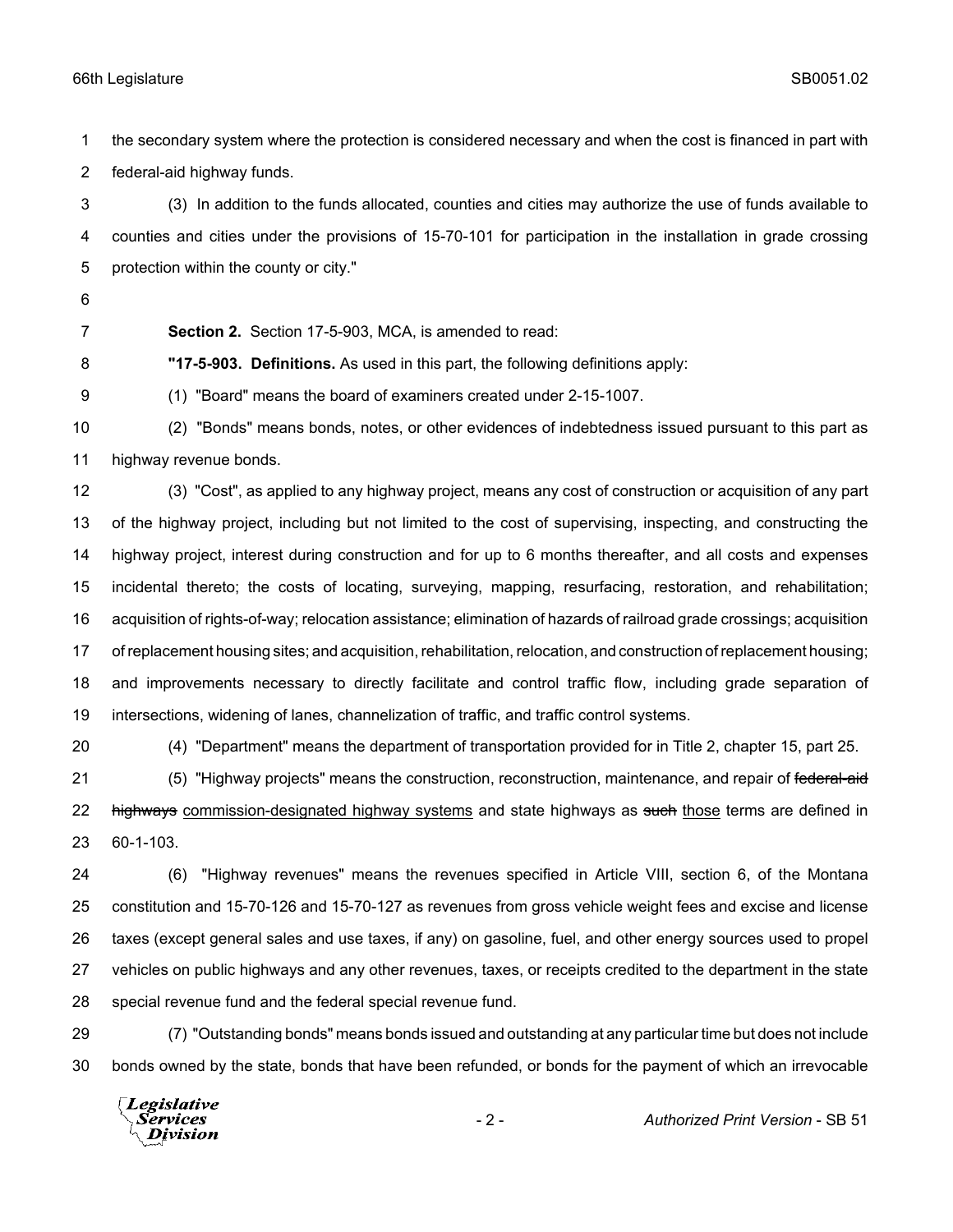deposit of cash and United States government securities has been made in an amount sufficient to pay principal, interest, and redemption premium, if any, when due."

- 
- 

**Section 3.** Section 23-2-821, MCA, is amended to read:

 **"23-2-821. Off-highway crossings of public roads -- use of certain forest development roads.** (1) Except as provided in subsection (2), an off-highway vehicle may make a direct crossing of a public road when the crossing is necessary to get to another authorized area of operation. The crossing must be made at an angle of approximately 90 degrees to the direction of traffic at a place where no obstruction prevents a quick and safe crossing. The off-highway vehicle must make a complete stop before entering upon any part of the traffic way, and the operator shall yield the right-of-way to all oncoming traffic.

11 (2) An off-highway vehicle may not be operated on or across a an interstate highway that is part of the 12 federal-aid interstate system as defined in 60-1-103.

 (3) An off-highway vehicle may be operated on or across a forest development road in this state, as defined in 61-8-110, if the road has been designated and approved for off-highway vehicle use by the United States forest service."

**Section 4.** Section 27-1-724, MCA, is amended to read:

 **"27-1-724. Limits on liability of livestock owner or property owner in accidents involving motor vehicles and livestock.** (1) Except as provided in Title 60, chapter 7, part 2, for the highways referred to in 60-7-201, a person owning, controlling, or in possession of livestock or a person owning property has no duty to keep livestock from wandering on highways and is not subject to liability for damages to any property or for injury to a person caused by an accident involving a motor vehicle and livestock unless the owner of the livestock or property was grossly negligent or engaged in intentional misconduct.

- 
- (2) As used in this section, the following definitions apply:
- 25 (a) "Highway" has the meaning provided in  $60-1-103(19)(17)$ ;
- (b) "Livestock" has the meaning provided in 15-1-101; and
- (c) "Person" means an individual, partnership, corporation, limited liability company, limited liability partnership, or association."
- 

**Section 5.** Section 60-1-102, MCA, is amended to read:



- 3 - *Authorized Print Version* - SB 51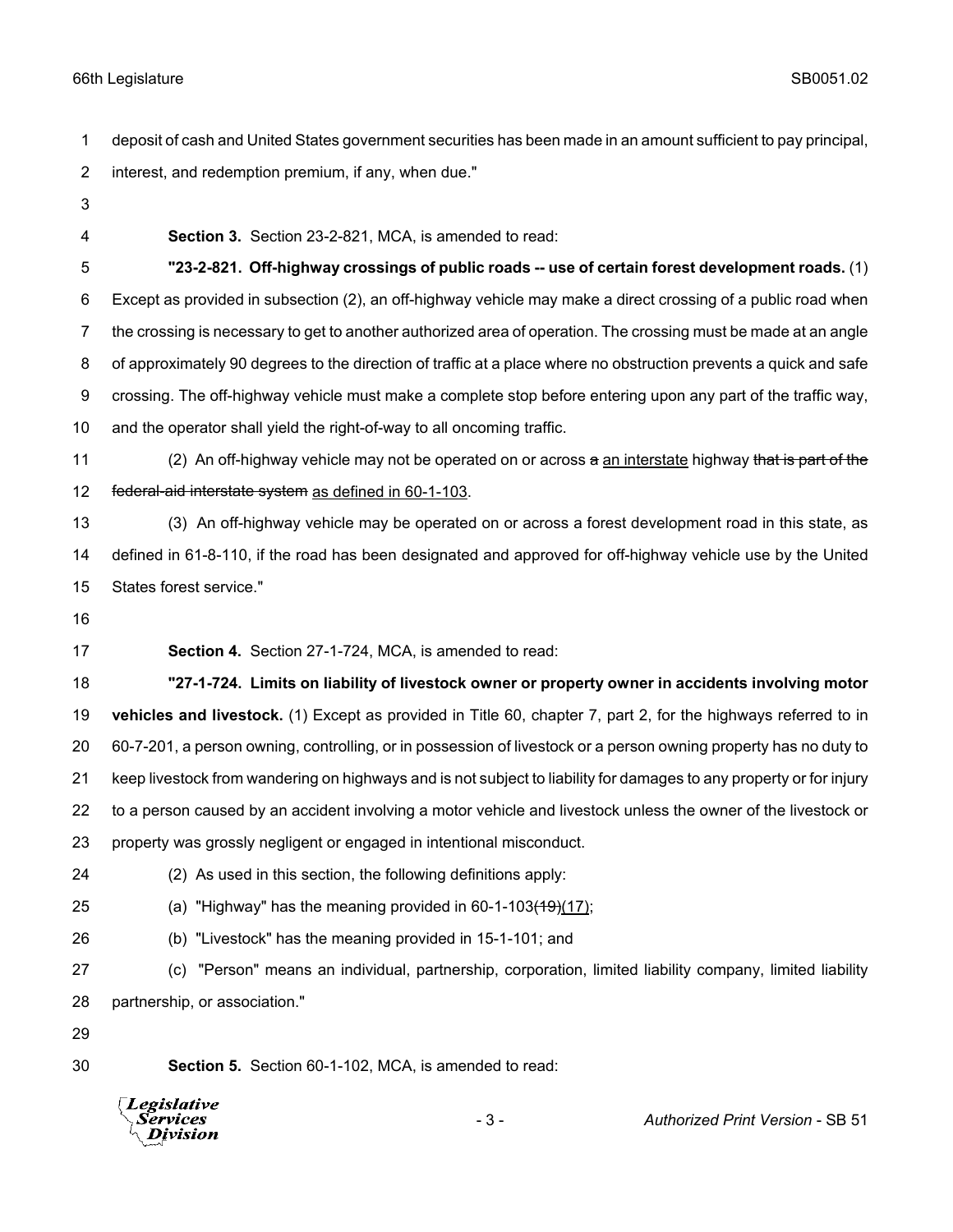**"60-1-102. Legislative policy and intent.** Consistent with the foregoing determinations and declarations 2 provided in 60-1-101, the legislature intends: (1) to place a high degree of trust in the hands of those officials whose duty it is, within the limits of available funds, to plan, develop, operate, maintain, and protect the highway facilities of this state for present as well as for future use; 6 (2) to make the department of transportation custodian of the federal-aid commission-designated highway systems and state highways and to impose similar responsibilities upon the boards of county commissioners with respect to county roads and upon municipal officials with respect to the streets under their jurisdiction; 10 (3) that the state shall have integrated systems of highways, roads, and streets and that the department of transportation, the counties, and municipalities assist and cooperate with each other to that end; (4) to provide sufficiently broad authority to enable the highway officials at all levels of government to function adequately and efficiently in all areas of their respective responsibilities, subject to the limitations of the 14 constitution and the legislative mandate hereinafter imposed." **Section 6.** Section 60-1-103, MCA, is amended to read: **"60-1-103. General definitions.** Subject to additional definitions contained in this title that are applicable to specific chapters or sections and unless the context otherwise requires, in this title, the following definitions apply: (1) "Abandonment" means cessation of use of right-of-way or an easement or cessation of activity on the right-of-way or easement with no intention to reclaim or use again. Abandonment is sometimes called vacation. (2) "Bridge" means any bridge constructed by the department, together with all appurtenances, additions, alterations, improvements, and replacements and the approaches to the bridge, lands used in connection with the bridge, and improvements incidental or integral to the bridge. (3) "Commission" means the transportation commission provided for in 2-15-2502. (4) "Commission-designated highway systems" means the following as defined in this section: (a) national highway system; (b) primary highway system; (c) secondary highway system; and

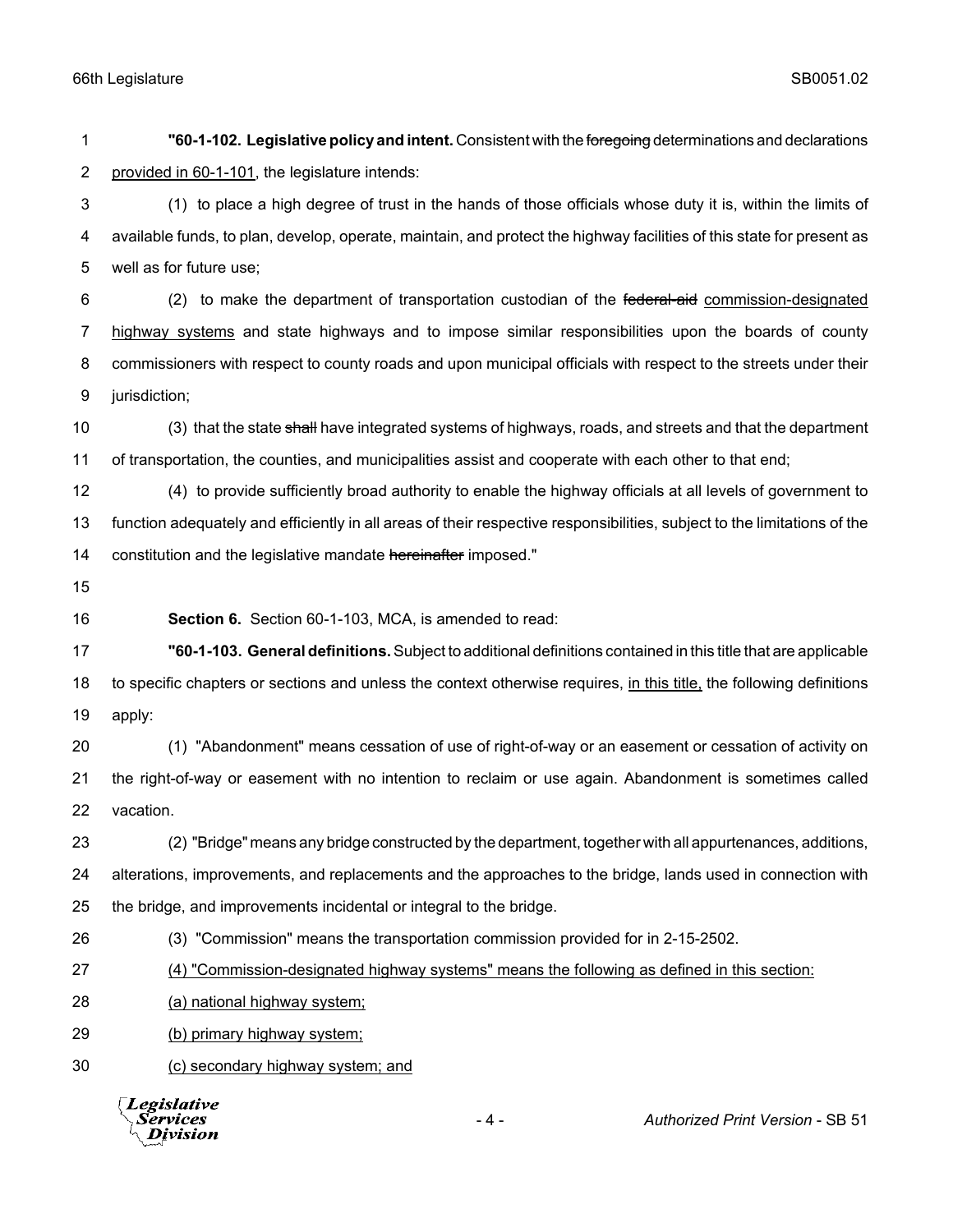1 (d) urban highway system. 2  $(4)(5)$  "Condemnation" means taking by exercise of the right of eminent domain, as provided in Title 70, 3 chapter 30, and chapter 4 of this title. 4 (5)(6) "Construction" means supervising, inspecting, actual building, and all expenses incidental to the 5 construction or reconstruction of a highway, including locating, surveying, mapping, and costs of right-of-way or 6 other interests in land and elimination of hazards at railway grade crossings. 7  $(6)(7)$  "Control of access" means the condition in which the right of owners or occupants of abutting land 8 or other persons to access, light, air, or view in connection with a highway is fully or partially controlled by public 9 authority. 10  $(7)(8)$  "County road" means any public highway opened, established, constructed, maintained, 11 abandoned, or discontinued by a county in accordance with Title 7, chapter 14. 12  $\left(8\right)\left(9\right)$  "Department" means the department of transportation provided for in Title 2, chapter 15, part 25. 13  $\left(9\right)(10)$  "Director" means the director of transportation, a position provided for in 2-15-2501. 14 (10)(11) "Easement" means a right acquired by public authority to use or control property for a designated 15 purpose. 16 (11)(12) "Eminent domain" means the right of the state to take private property for public use. 17 (12) "Federal-aid highway" means a public highway that is a portion of any of the federal-aid highway 18 systems. 19 (13) "Federal-aid highway systems" means all of the systems named as part of the systems and their 20 urban extensions. 21 (13) "Federal-aid highway funds" means those funds available for expenditure by the department 22 pursuant to Title 23, U.S.C., or other federally available funds for highways. 23 (14) "Federal-aid interstate system" means that system of public highways selected by the commission 24 in cooperation with adjoining states, subject to the approval of the secretary of commerce, as provided in Title 25 23, U.S.C. 26 (15) "Federal-aid primary system" means that system of connected public highways designated by the 27 commission, subject to the approval of the secretary of commerce, as provided in Title 23, U.S.C. 28 – (16) "Federal-aid secondary system" means that system of public highways not in the federal-aid primary 29 or interstate systems selected by the commission in cooperation with the boards of county commissioners, 30 subject to the approval of the secretary of commerce, as provided in Title 23, U.S.C.

Legislative *Services* Division

- 5 - *Authorized Print Version* - SB 51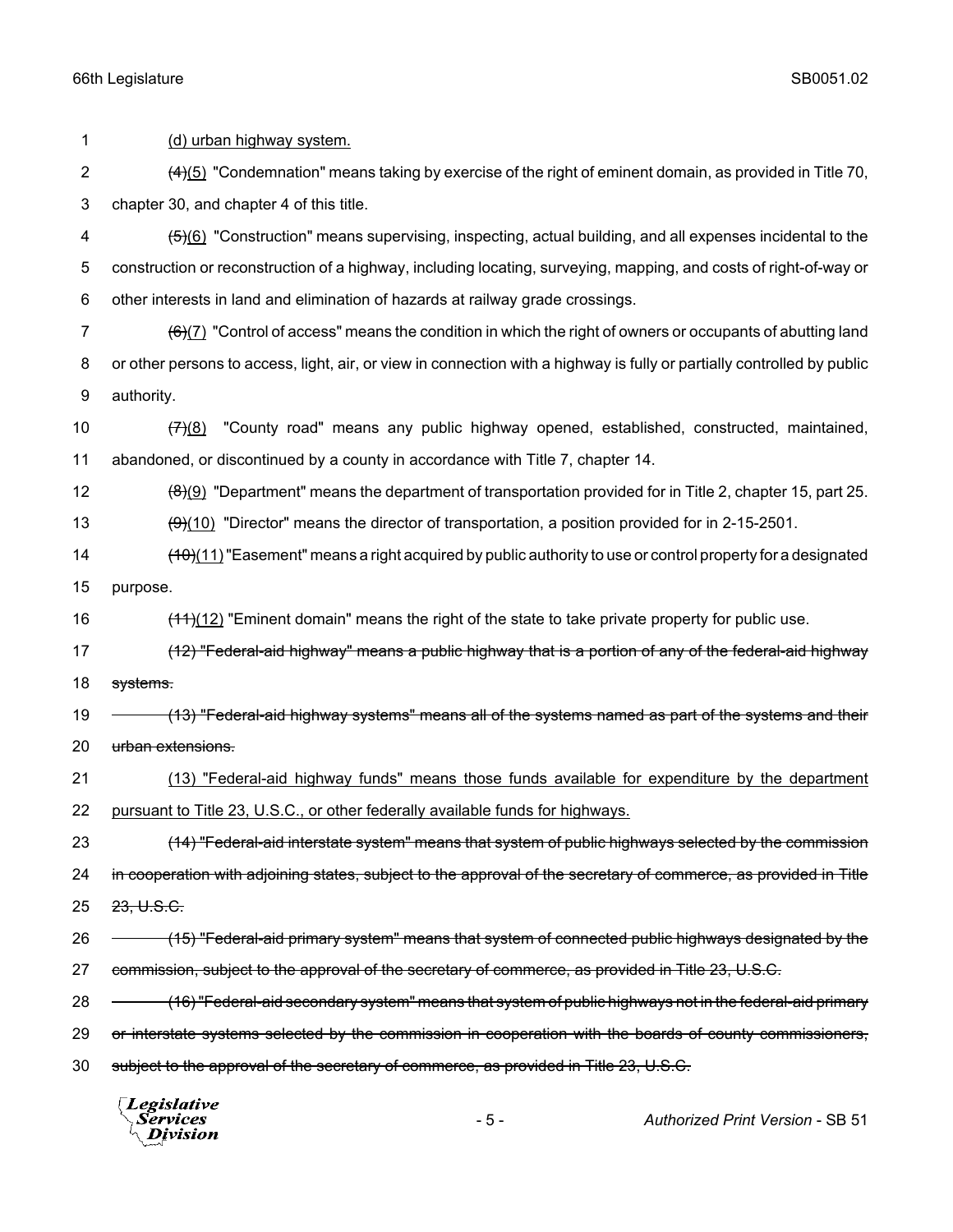- 1 (17)(14) "Fee simple" means an absolute estate or ownership in property, including unlimited power of 2 alienation.
- 

3 (15) "Financial district" means a transportation commission district established in 2-15-2502.

- 4 (18)(16) "Highway" includes rights-of-way or other interests in land, embankments, retaining walls, 5 culverts, sluices, drainage structures, bridges, railroad-highway crossings, tunnels, signs, guardrails, and 6 protective structures.
- 7 (19)(17) "Highway", "road", and "street", whether the terms appear together or separately or are preceded 8 by the adjective "public", are general terms denoting a public way for purposes of vehicular travel and include the 9 entire area within the right-of-way.
- 10 (20)(18) "Highway authority" means the entity at any level of government authorized by law to construct 11 and maintain highways.
- 12 (19) "Interstate highway" means a highway that is part of the Dwight D. Eisenhower system of interstate 13 and defense highways described in Title 23, U.S.C., and is a subcomponent of the national highway system.
- 14 (21)(20) "Maintenance" means the preservation of the entire highway, including surface, shoulders,
- 15 roadsides, structures, and traffic control devices that are necessary for the safe and efficient use of the highway.
- 16 (21) "National highway system" means that system of public highways designated by the commission
- 17 and approved by the secretary of transportation, as provided in Title 23, U.S.C., including interstate highways.
- 18 (22) "Primary highway system" means those highways that have been functionally classified, in
- 19 accordance with federal requirements, as either principal or minor arterials and designated by the commission
- 20 as being on the primary highway system.
- 21 (22)(23) "Public highways" means all streets, roads, highways, bridges, and related structures:
- 22 (a) built and maintained with appropriated funds of the United States or the state or any political 23 subdivision of the state;
- 24 (b) dedicated to public use;
- 

- 25 (c) acquired by eminent domain, as provided in Title 70, chapter 30, and chapter 4 of this title; or
- 26 (d) acquired by adverse use by the public, with jurisdiction having been assumed by the state or any 27 political subdivision of the state.
- 28 (23)(24) "Right-of-way" is a general term denoting land, property, or any interest in land or property, 29 usually in a strip, acquired for or devoted to highway purposes.
- 

30  $\left(24\right)(25)$  "Scenic-historic byway" means a public road or segment of a public road that has been

Legislative *Services* Division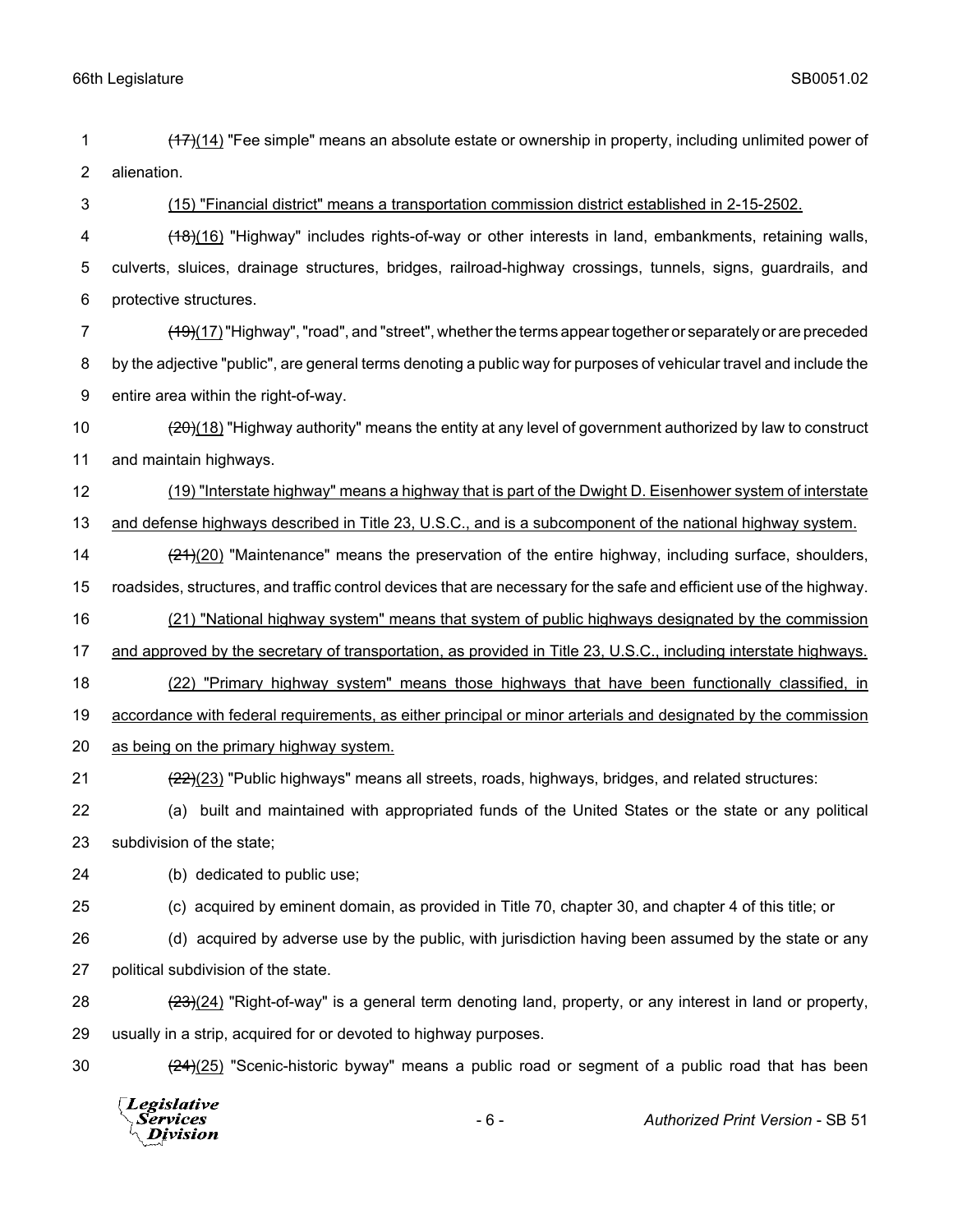designated as a scenic-historic byway by the commission, as provided in 60-2-601. (26) "Secondary highway system" means those highways that are outside department-designated urban boundaries and that have been functionally classified, in accordance with federal requirements, as either minor 4 arterials or major collectors and designated by the commission, in cooperation with the boards of county commissioners, as being on the secondary highway system. 6 (25)(27) "State highway highways" means any public highway planned, laid out, altered, constructed, 7 reconstructed, improved, repaired, maintained, or abandoned by the department. the highways throughout the 8 state that are not located on a commission-designated highway system but that are on the state maintenance system. (28) "Urban highway system" means the highways and streets that are in and near incorporated cities with populations of over 5,000 and within urban boundaries established by the department and that are functionally classified, in accordance with federal requirements, as either arterials or major collectors and designated by the commission, in cooperation with local government authorities, as being on the urban highway 14 system." **Section 7.** Section 60-1-201, MCA, is amended to read: **"60-1-201. Classification -- highways and roads.** (1) Public highways of this state are classified as follows: 19 (a) federal-aid highways commission-designated highway systems; (b) state highways; (c) county roads; (d) city streets. (2) All highways that are not designated, selected, or established by the commission or constructed or maintained by the department may be designated as county roads or city streets upon the acceptance of the county or city. (3) County roads are those that are opened, established, constructed, maintained, changed, abandoned, or discontinued by a county in accordance with Title 7, chapter 14, or that have been the subject of a request under 7-14-2622 and for which a legal route has been recognized by a district court as provided in 7-14-2622. (4) City streets are those public highways under the jurisdiction of municipal officials." 

**Legislative** Division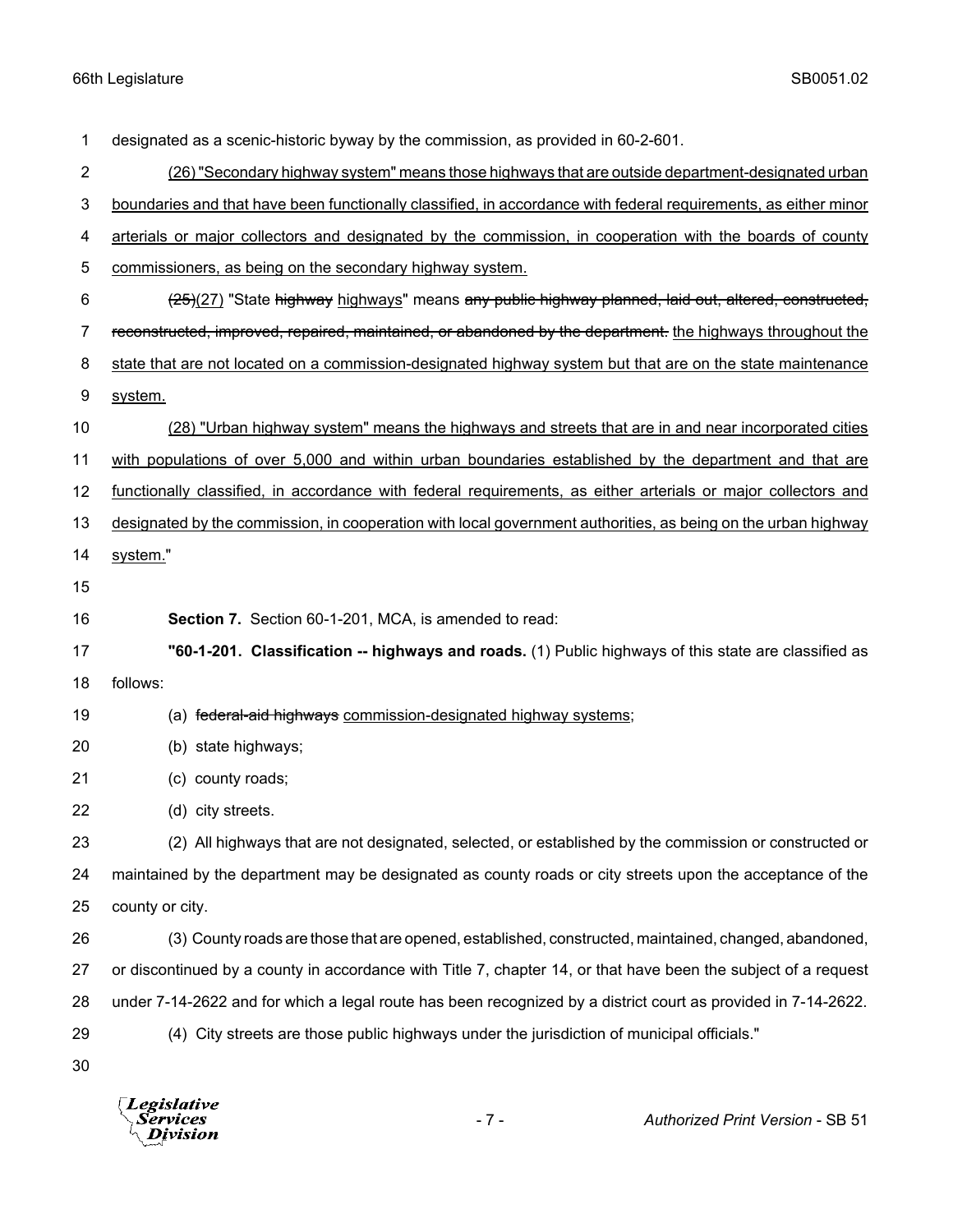**Section 8.** Section 60-2-107, MCA, is amended to read:

 **"60-2-107. Abandonment of highways -- exchange of roadways -- public notice required.** (1) 3 Except as provided in 60-4-213 through 60-4-218, the commission may abandon highways on the federal-aid commission-designated highway systems and state highways.

 (2) Except as provided in 60-4-213 through 60-4-218, before abandoning or discontinuing maintenance on a highway, the commission shall hold a public hearing in the county or counties affected by the abandonment. The commission may elect to offer to transfer the liability for and the maintenance of a highway to another agency or agencies that may in turn elect to take responsibility for the highway. The commission shall notify the board of county commissioners in writing of its intent to abandon a highway and hold a public hearing. The commission shall publish for 3 consecutive weeks in local newspapers within the county the notice of abandonment and public hearing.

 (3) Except as provided in 60-4-213 through 60-4-218, the commission may enter into an agreement with a unit of local government, on mutually beneficial terms, to exchange property interests or responsibilities, 14 including maintenance, on any portion of a federal-aid commission-designated highway system or state highway and on any portion of a county road or city street.

 (4) The commission may not abandon a highway, road, or right-of-way used to provide existing legal access to public land or waters, including access for public recreational use as defined in 23-2-301 and as permitted in 23-2-302, unless another highway, road, or right-of-way provides substantially the same access.

 (5) The commission may not abandon a highway, road, or right-of-way used to access private land if the access benefits two or more landowners unless all the landowners agree to the abandonment."

- 
- 

**Section 9.** Section 60-2-111, MCA, is amended to read:

 **"60-2-111. (Temporary) Letting of contracts on state highways and federal-aid highways commission-designated highway systems.** (1) Except as provided in subsection (2), all contracts for the 25 construction or reconstruction of the highways and streets located on commission-designated highway systems 26 and state highways as defined in 60-2-125, including portions in cities and towns, and all contracts entered into under 7-14-4108 must be let by the commission. Except as otherwise specifically provided, the commission may enter the types of contracts and upon terms that it may decide. All contracts must meet the requirements of Title 18, chapter 2, part 4. When there is no prevailing rate of wages set by collective bargaining, the commission shall determine the prevailing rate to be stated in the contract.

**Legislative** *Services* **Division**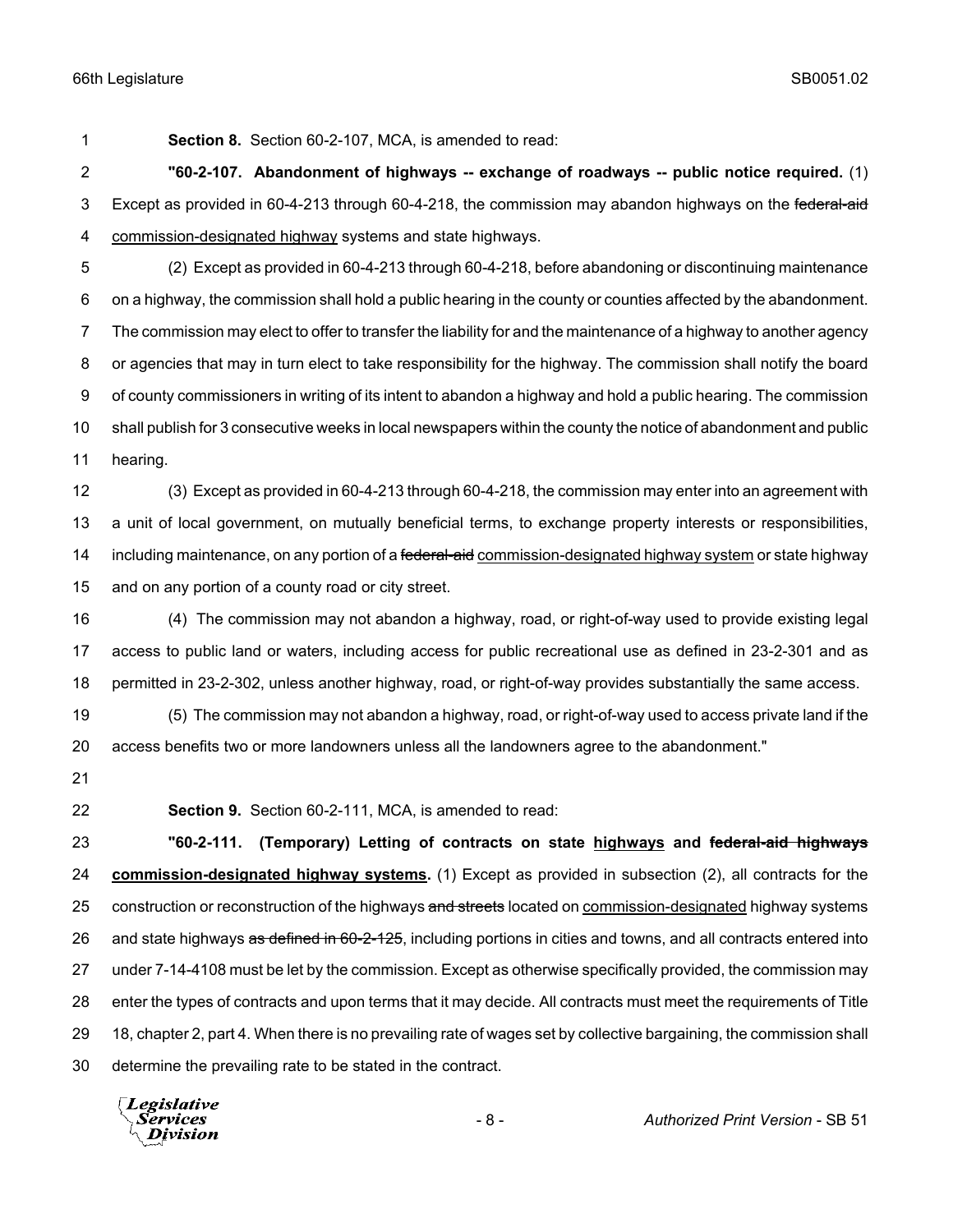(2) The commission may delegate the authority, with all applicable statutory restrictions, to award any contract covered by this section to the department or to a unit of local government.

- (3) The commission may award contracts for projects that the department has determined are part of the design-build contracting program authorized in 60-2-137.
- (4) Subject to 60-2-119, the commission may award alternative project delivery contracts in accordance with Title 18, chapter 2, part 5, for projects that the department has determined are appropriate for those contracts. (Terminates December 31, 2024--sec. 6, Ch. 54, L. 2017.)

 **60-2-111. (Effective January 1, 2025) Letting of contracts on state highways and federal-aid highways commission-designated highway systems.** (1) Except as provided in subsection (2), all contracts 10 for the construction or reconstruction of the highways and streets located on commission-designated highway 11 systems and state highways as defined in 60-2-125, including portions in cities and towns, and all contracts entered into under 7-14-4108 must be let by the commission. Except as otherwise specifically provided, the commission may enter the types of contracts and upon terms that it may decide. All contracts must meet the requirements of Title 18, chapter 2, part 4. When there is no prevailing rate of wages set by collective bargaining, the commission shall determine the prevailing rate to be stated in the contract.

 (2) The commission may delegate the authority, with all applicable statutory restrictions, to award any contract covered by this section to the department or to a unit of local government.

 (3) The commission may award contracts for projects that the department has determined are part of the design-build contracting program authorized in 60-2-137."

- 
- 

**Section 10.** Section 60-2-126, MCA, is amended to read:

 **"60-2-126. Designation of public highways -- allocation apportionment of funds.** (1) For the 23 purpose of allocating apportioning state and federal-aid highway funds, the commission shall designate the public highways and streets to be placed on the following systems:

- (a) the national highway system;
- (b) the primary highway system;
- (c) the secondary highway system; or
- (d) the urban highway system.

 (2) The commission shall consult with the board of county commissioners of the county in which a highway is located prior to designating a public highway to be placed on the secondary highway system.

Legislative - 9 - *Authorized Print Version* - SB 51*Services* **Division**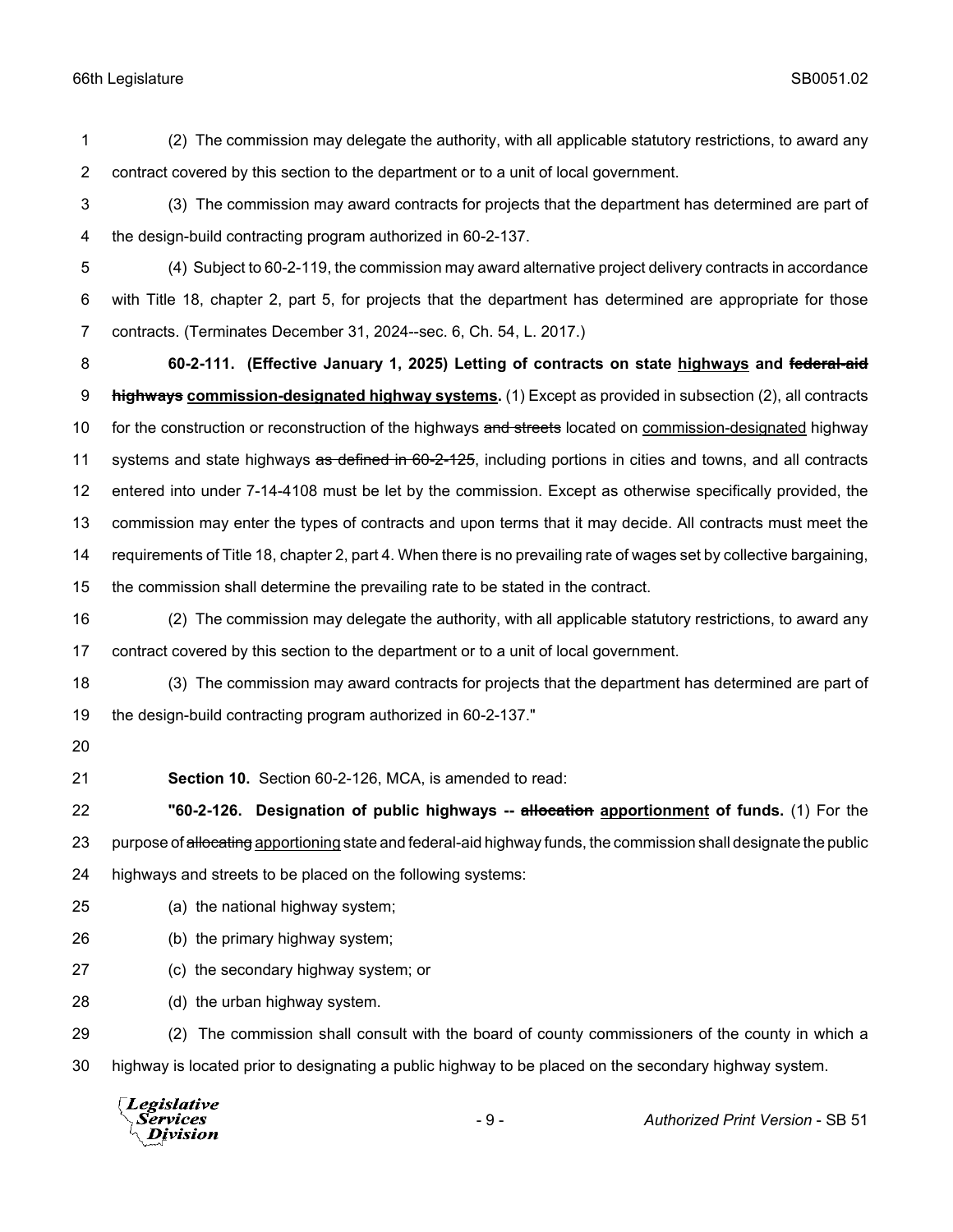(3) The commission shall consult with the appropriate local government authorities prior to designating a highway or street to be placed on the urban highway system.

 (4) The commission may designate public highways not placed on the systems listed in subsection (1) as state highways."

**Section 11.** Section 60-2-129, MCA, is amended to read:

 **"60-2-129. Allocation of funds.** (1) The commission may allocate federal-aid highway funds for projects or programs in which all or a portion of the work is on highways that are not located on the highway systems 9 defined in 60-2-125 60-1-103. The allocations must be made without regard to the financial district in which the project or program is located.

 (2) Within the programs under its jurisdiction, the commission shall allocate all federal transit administration funds, freight assistance funds, or any funds or grants available by legislative appropriation for the study, design, construction, repair, or improvement of rail or transit intermodal transportation systems.

 (3) The commission may authorize the transfer of federal funds between qualified programs, including highway and transit programs.

 (4) The commission may delegate the functions and responsibilities under this section to the department."

**Section 12.** Section 60-2-141, MCA, is amended to read:

 **"60-2-141. Use of Montana-made wooden materials in highway and road projects.** Unless prohibited by federal law, all contracts let by the commission for the construction or reconstruction of the highways 22 and streets located on commission-designated highway systems and state highways as defined in 60-2-125, including portions in cities and towns and all contracts entered into under 7-14-4108, must use Montana-made wooden guardrail posts, fenceposts, signposts, and decking when appropriate and when the cost of wooden materials is less than or equal to the cost of other materials."

**Section 13.** Section 60-2-201, MCA, is amended to read:

 **"60-2-201. General powers of department.** (1) The department may plan, lay out, alter, construct, 29 reconstruct, improve, repair, and maintain highways on the federal-aid commission-designated highway systems and state highways according to priorities established by and on projects selected and designated by the

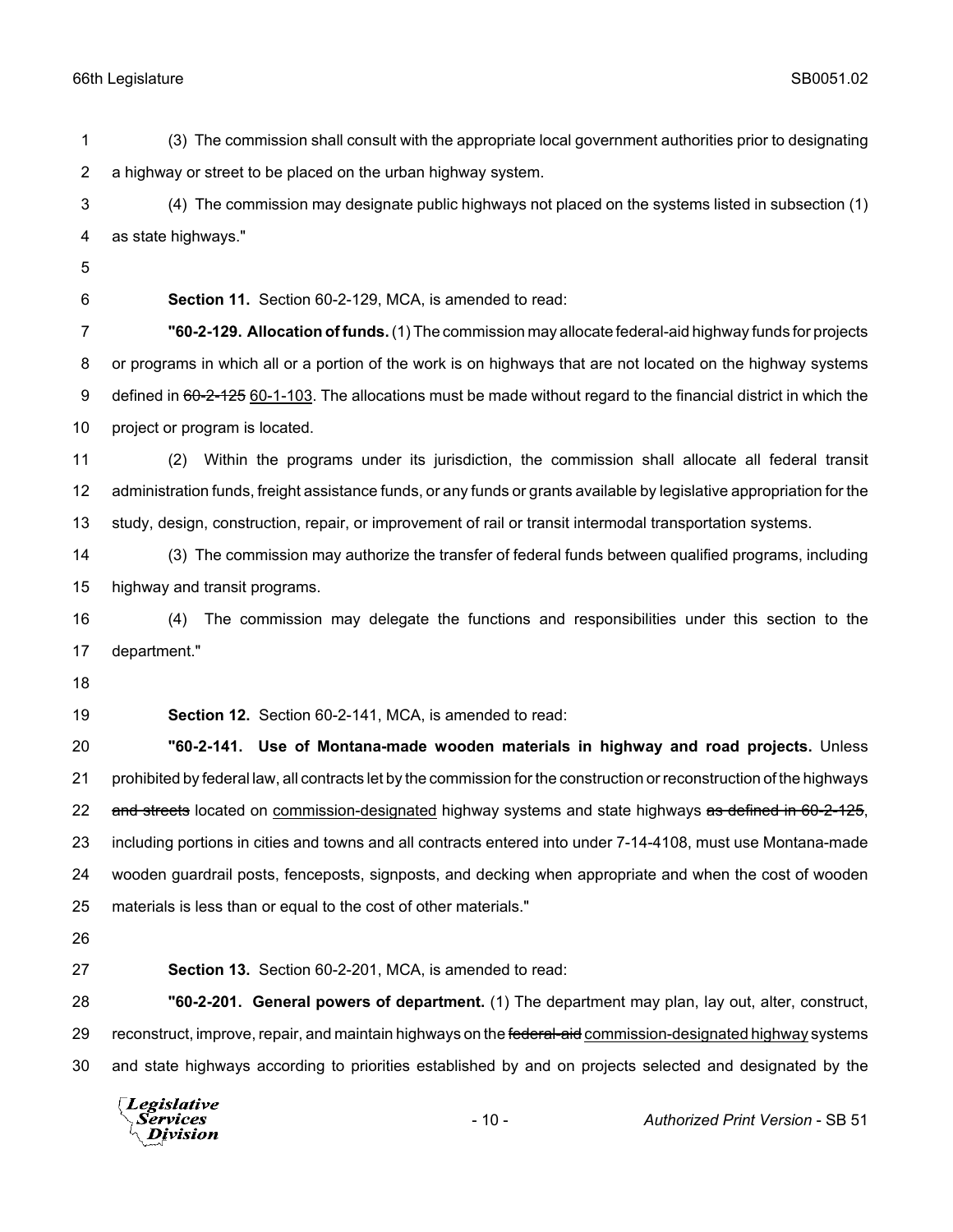commission. (2) The department may cooperate and contract with counties and municipalities to provide assistance in performing these functions on other highways and streets. (3) The department may review and approve projects for the installation of public works on state highway rights-of-way and authorize a county or municipality to let contracts related to such improvements. (4) The department shall adopt necessary rules for the construction, repair, maintenance, and marking of state highways and bridges." **Section 14.** Section 60-2-208, MCA, is amended to read: **"60-2-208. Seeding along highways.** (1) After a federal-aid segment of a commission-designated highway system or state highway is constructed, the department shall seed barrow pits, slopes, and shoulders to an adaptable perennial grass or combination of perennial grasses and legumes whenever establishment of perennial grass covers seem suitable. The seed must be certified. (2) The department shall seek joint recommendations and specifications as to time and method of seeding, fertilizing practices, and grass species from the Montana extension service, the experiment station, and the natural resources conservation service. (3) After a right-of-way in open range has been fenced pursuant to 60-7-103, the department may seed the land within the fence with a grass that may be cropped for hay and may lease the land or sell the right to take the hay to qualified persons." **Section 15.** Section 60-2-217, MCA, is amended to read: **"60-2-217. Signs identifying mountain ranges -- scenic loop highways -- costs -- responsibility of department.** (1) Subject to the provisions of federal law, the department shall design and erect at relevant locations signs, clearly visible to traffic, identifying: 25 (a) each prominent mountain range that is visible to an occupant of a vehicle traveling on a primary or 26 interstate highway in Montana that is part of the national highway system or primary highway system; and 27 (b) the junctions with primary or interstate highways that are part of the national highway system or primary highway system in Montana of scenic highways designated under authority of the commission or the department. The signs must mark where the scenic loop leaves and returns to the national highway system or 30 primary or interstate highway system.

Legislative Services **Division**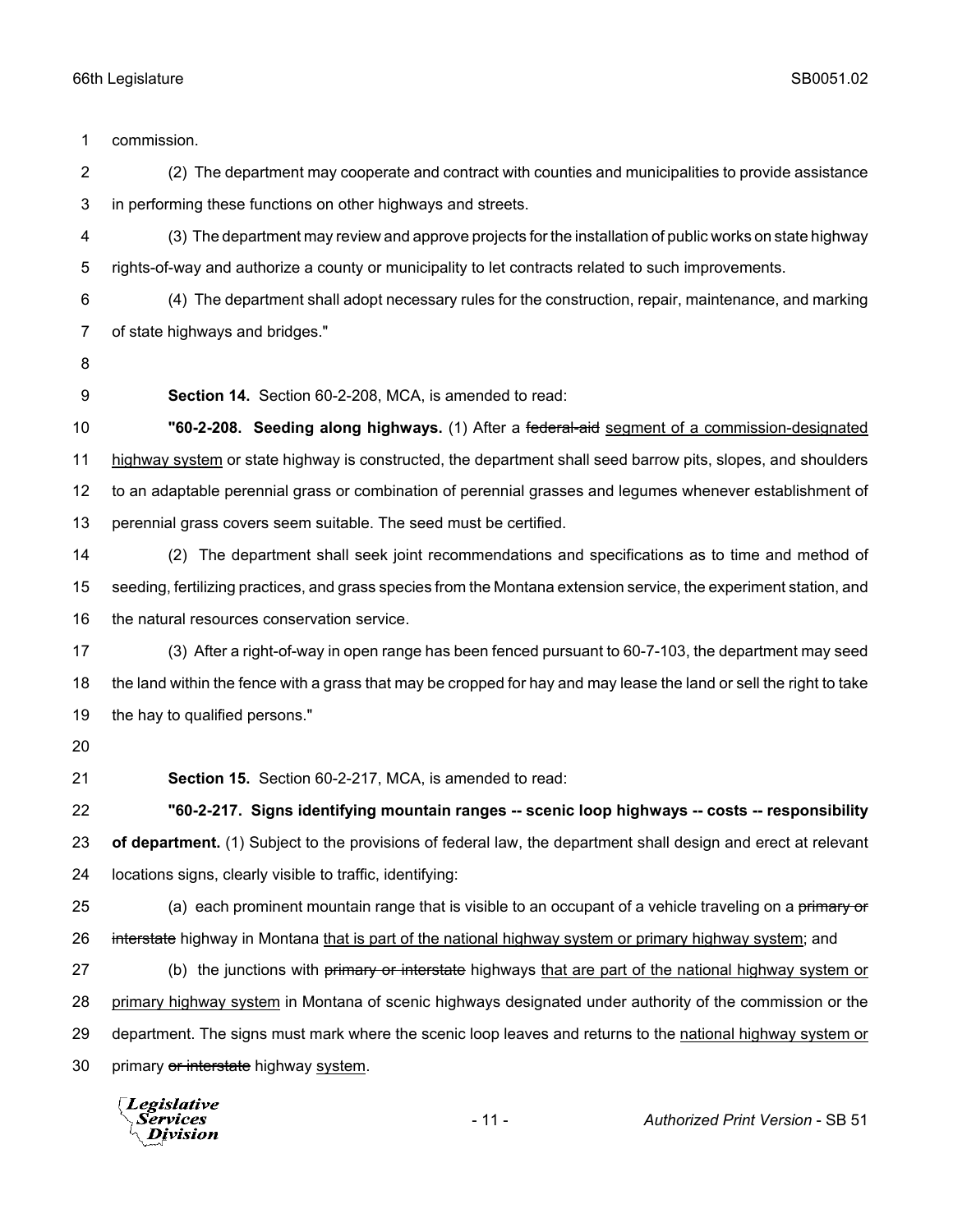| 1              | (2) (a) The department may not pay the cost of the manufacture and erection of the signs provided for                       |
|----------------|-----------------------------------------------------------------------------------------------------------------------------|
| $\overline{2}$ | in subsection (1)(b) out of funds appropriated to the department.                                                           |
| 3              | Scenic loop highway signs are intended to provide tourist information, and the department's<br>(b)                          |
| 4              | responsibility for the construction, maintenance, or traffic operation of the highway so signed is not affected by          |
| 5              | the signs.                                                                                                                  |
| 6              | (c) Erection of scenic loop highway signs does not create a scenic highway."                                                |
| 7              |                                                                                                                             |
| 8              | Section 16. Section 60-2-218, MCA, is amended to read:                                                                      |
| 9              | "60-2-218. Welcome and farewell signs -- design, erection, maintenance -- completion date --                                |
| 10             | exceptions. $(1)$ The department shall:                                                                                     |
| 11             | $\frac{a}{a}(1)$ design, erect, and maintain welcome and farewell signs within Montana at the nearest practical             |
| 12             | location to the border of the state where each <del>federal-aid interstate</del> national highway system or primary highway |
| 13             | system, except interstate 90 at the Montana-Idaho border in Mineral County, and each federal-aid primary                    |
| 14             | highway enters or leaves Montana; and                                                                                       |
| 15             | $\left(\frac{b}{c}\right)$ select locations for the signs consistent with the requirements for public safety and maximum    |
| 16             | visibility and with all applicable provisions of federal law; and.                                                          |
| 17             | (c) subject to the exception in this subsection (1), complete the construction and erection of welcome                      |
| 18             | and farewell signs:                                                                                                         |
| 19             | (i) on the four interstate highways and on highway 212 in Carter County before July 1, 1991; and                            |
| 20             | (ii) on the remainder of the primary highways at the earliest possible date.                                                |
| 21             | (2) However, nothing in this section prevents the department from constructing and erecting signs on                        |
| 22             | the remaining primary highways before July 1, 1991."                                                                        |
| 23             |                                                                                                                             |
| 24             | Section 17. Section 60-3-205, MCA, is amended to read:                                                                      |
| 25             | "60-3-205. Apportionment of state funds to primary highway system. (1) Prior to the beginning of                            |
| 26             | each biennium Each year, the commission, referring to highway sufficiency ratings based on recommendations                  |
| 27             | developed by the department, shall designate a level of sufficiency considered adequate and a lesser level of               |
| 28             | sufficiency considered critical, both to be used to compute the apportionment apportion an amount of federal-aid            |
| 29             | highway funds for the primary highway system during the succeeding biennium.                                                |
| 30             | (2) The department shall then compute the ratio: develop the allocation recommendations through an                          |
|                |                                                                                                                             |

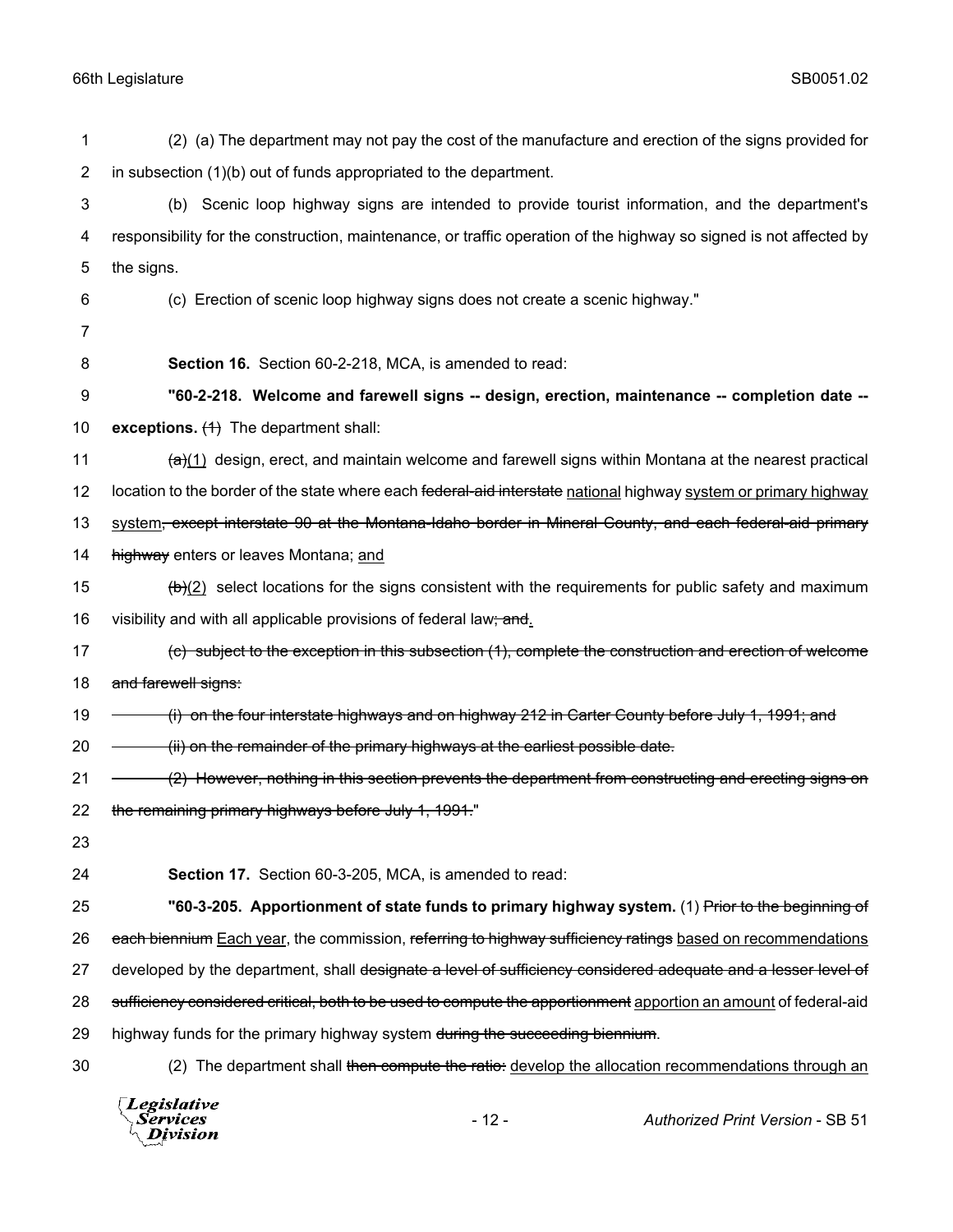- 1 asset management-based approach including an analysis of future performance and condition of the primary
- 2 highway system as a function of anticipated funding levels and improvement strategies.
- 3 (a) between the mileage rated below adequate sufficiency in each financial district and the total mileage 4 rated below adequate sufficiency of the primary highway system in the state; and
- 5 (b) between the mileage rated at or below critical sufficiency in each financial district and the total 6 mileage rated at or below critical sufficiency of the primary highway system in the state.
- 7 (3) The department, subject to the limitation provided in subsection (4), shall then distribute three-fourths 8 of the available federal-aid highway funds for the primary highway system among the financial districts according 9 to the ratios computed in subsection  $(2)(a)$  and one-fourth of the available federal-aid highway funds for the 10 primary highway system among the financial districts according to the ratios computed in subsection (2)(b).
- 11 (4)(3) A financial district may not receive more than one-third of the total funds available apportioned for 12 the primary highway system in any biennium. If a financial district would receive more than one-third of the total 13 funds available apportioned under the formula analysis in subsection  $(3)(2)$ , its apportionment allocation is limited 14 to the one-third maximum and any excess funds that it would have received must be redistributed reallocated 15 among the other districts according to the formula analysis.
- 16  $(5)(4)$   $(a)$  To the extent necessary to permit the orderly programming and construction of projects, the 17 commission may transfer and obligate apportioned allocated primary highway system funds for any project 18 located on the federal-aid interstate highway or other national highway systems system routes within a financial 19 district. <del>The commission may transfer and obligate any amount of apportioned primary system funds to any other</del> 20 financial district if the financial district receiving primary system funds transfers an equal amount of federal-aid 21 interstate or national highway system funds to the financial district from which the transfer originated. This 22 transferred amount is in addition to the federal-aid interstate and national highway system funds that would have 23 been obligated on these systems within the federal fiscal year of transfer.
- 24 (b) The intent of the provisions allowing transfers between financial districts is that a district may not 25 receive less funding than the amount distributed by the formula of this subsection (5) and that a district may not 26 transfer more than is received by virtue of this formula for a given federal fiscal year."
- 27
- 

28 **Section 18.** Section 60-3-207, MCA, is amended to read:

29 **"60-3-207. Secondary highway information.** On or before November 30 of each year, the department 30 shall inform each board of county commissioners of:

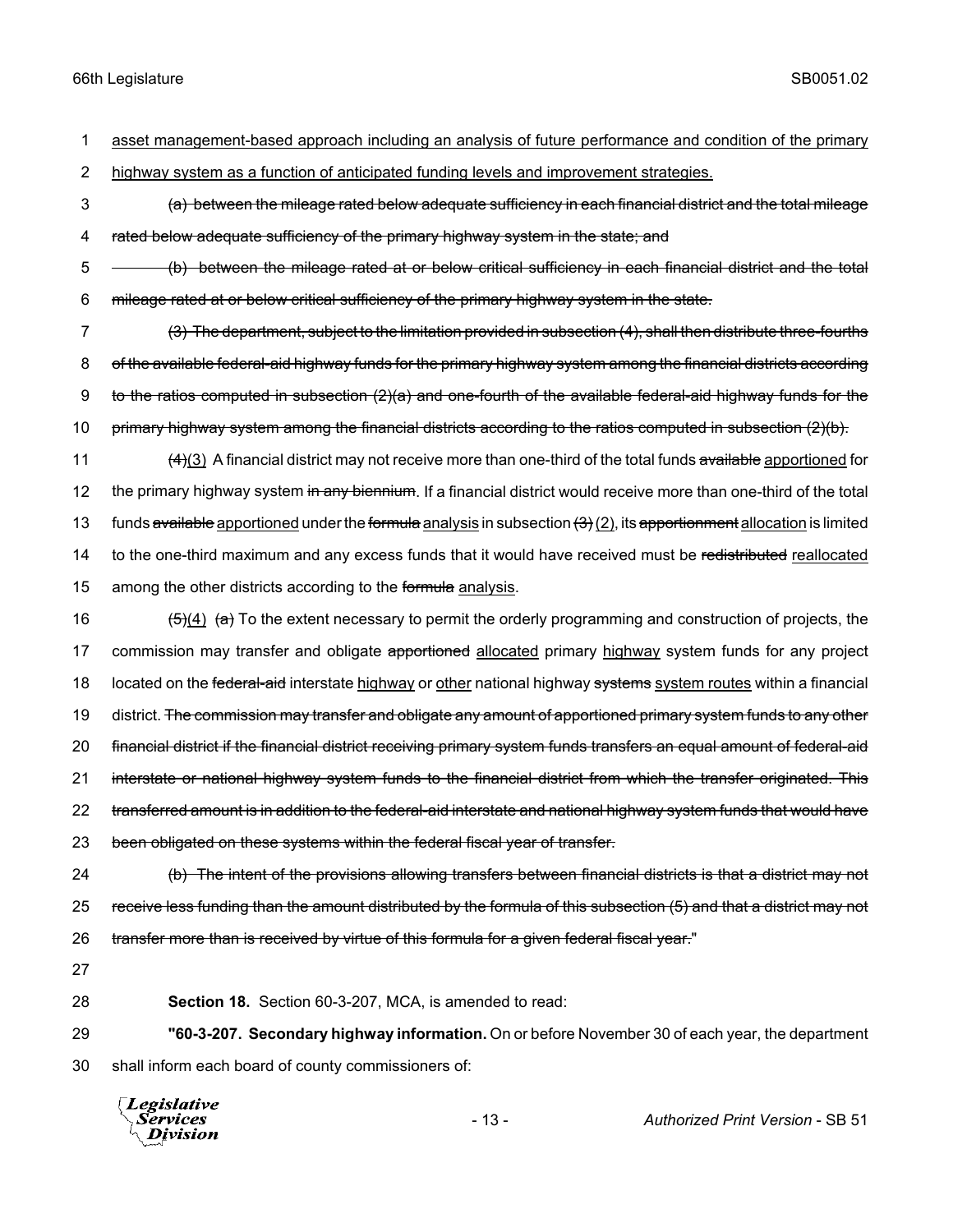| 1  | (1) the total amount of secondary highway funds and the amount apportioned to each county financial                |
|----|--------------------------------------------------------------------------------------------------------------------|
| 2  | district;                                                                                                          |
| 3  | (2) the location of proposed secondary highway projects, when the information is available;                        |
| 4  | any other matters regarding secondary highway construction which the department considers<br>(3)                   |
| 5  | advisable and of interest to the counties."                                                                        |
| 6  |                                                                                                                    |
| 7  | Section 19. Section 60-3-219, MCA, is amended to read:                                                             |
| 8  | <u>"60-3-219. Allocation of primary highway system funds -- apportionment. The federal-aid highway "</u>           |
| 9  | funds allocated apportioned to the primary highway system for construction purposes must be apportioned            |
| 10 | allocated among the five financial districts, corresponding to and congruent with the transportation commission    |
| 11 | districts established in 2-15-2502."                                                                               |
| 12 |                                                                                                                    |
| 13 | Section 19. Section 60-4-110, MCA, is amended to read:                                                             |
| 14 | "60-4-110.<br>Highway crossing railroad, canal, or ditch. (1) Whenever any federal-aid                             |
| 15 | commission-designated highway system or state highway is laid out on public lands across any railroad, canal,      |
| 16 | or ditch, the owners or users thereof must, at their expense, so prepare the railroad, canal, or ditch so that the |
| 17 | highway may cross it without damage or delay.                                                                      |
| 18 | (2) When the right to cross is obtained through the judgment of any court, no damages shall may be                 |
| 19 | awarded."                                                                                                          |
| 20 |                                                                                                                    |
| 21 | Section 20. Section 60-4-208, MCA, is amended to read:                                                             |
| 22 | "60-4-208. Abandonment or vacation of <del>federal-aid</del> commission-designated highway system or               |
| 23 | state highways. Every federal-aid commission-designated highway system or state highway once established           |
| 24 | must continue until abandoned or vacated by operation of law or by judgment of a court of competent jurisdiction   |
| 25 | or by a proper order of the commission."                                                                           |
| 26 |                                                                                                                    |
| 27 | Section 21. Section 60-4-401, MCA, is amended to read:                                                             |
| 28 | "60-4-401. Occupancy and relocation -- definitions. For the purposes of this part, unless otherwise                |
| 29 | indicated, terms are defined as follows the following definitions apply:                                           |
| 30 | (1) (a) "Cost of relocation" means the amount paid by the utility for material, labor, and equipment               |
|    |                                                                                                                    |

| Legislative<br>Services<br>$\setminus$ Division | - 14 - | <b>Authorized Print Version - SB 51</b> |
|-------------------------------------------------|--------|-----------------------------------------|
|                                                 |        |                                         |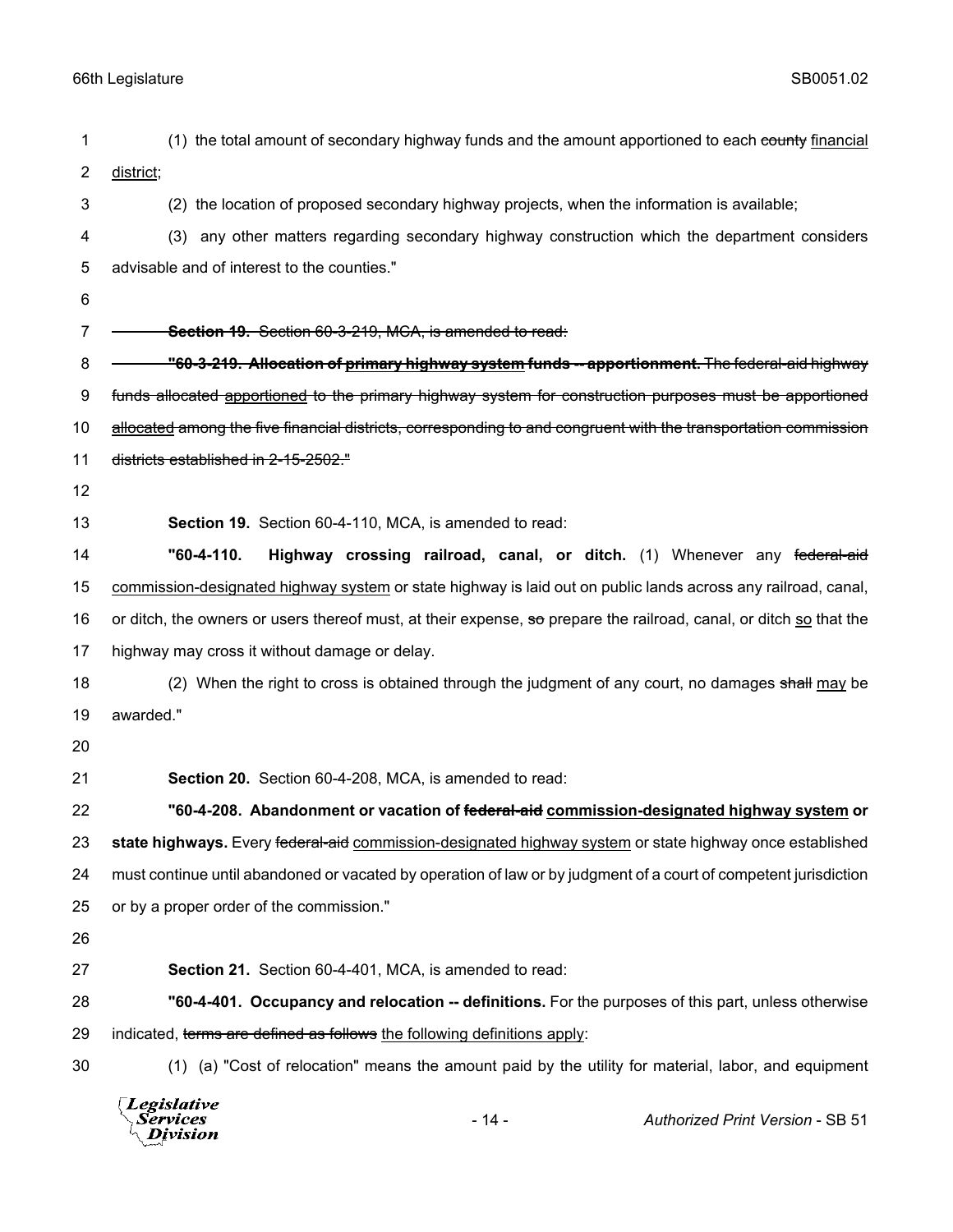properly attributable to the relocation after deducting any increase in the value of the new facility and any salvage value derived from the old facility.

 (b) "Cost of relocation" does not mean engineering costs for designing, locating, staking, inspecting, or any other incidental costs of engineering.

 (2) "Facility" means a utility's tracks, pipes, mains, conduits, cables, wires, towers, poles, and other 6 equipment and appliances impacted by a project on a federal-aid system commission-designated highway system or state highway.

- 8 (3) "Federal-aid systems" includes the following, as defined in 60-2-125:
- $9 \quad \quad$  (a) national highway system;

10 - (b) primary highway system;

11  $\leftarrow$  (c) secondary highway system; and

 $12 \left( d \right)$  urban highway system.

- 13 (4) "State highway" means that term as defined in 60-2-125.
- 14 (5)(3) "Utility" includes publicly, privately, and cooperatively owned utilities, including water and sewer facilities."
- 

**Section 22.** Section 60-4-403, MCA, is amended to read:

 **"60-4-403. Relocation -- costs.** (1) Except as provided in subsections (2) and (3), 75% of all costs of 19 relocation, dismantling, and removal must be paid by the department as a cost of federal-aid commission-designated highway systems construction.

 (2) The department shall pay for the entire cost of relocating a publicly owned water or sewer facility with 500 or fewer service connectors under the following conditions:

 (a) the facility has had 500 or fewer subscribers during the entire year before the letting of the project contract; and

25 (b) the relocation is the result of state highway or federal-aid commission-designated highway system construction.

- (3) The department shall pay for 85% of all costs of relocating a publicly owned water or sewer facility with more than 500 but fewer than 1,000 service connectors, subject to the following conditions:
- (a) the facility had more than 500 but fewer than 1,000 subscribers during the entire year before the letting of the project contract; and

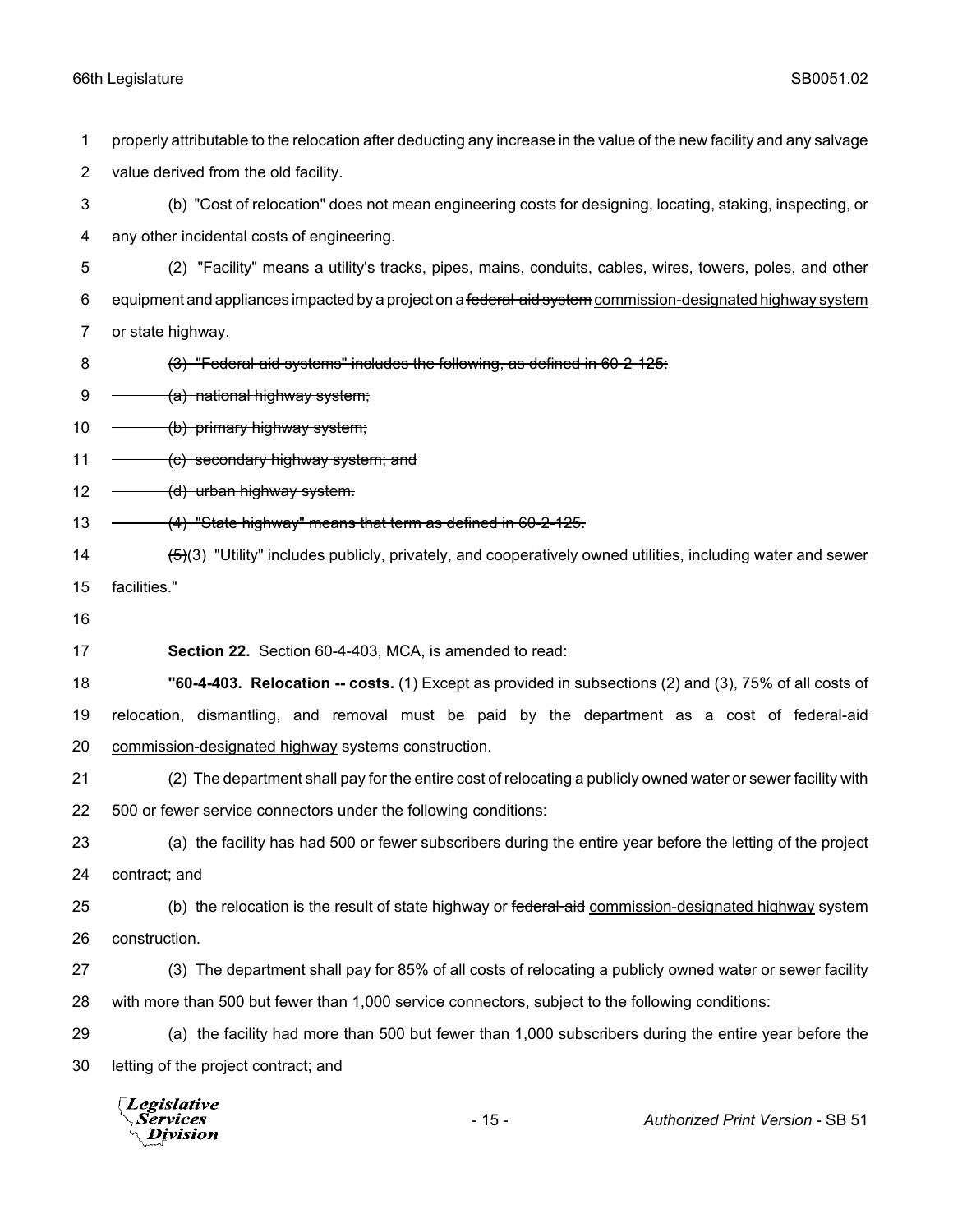| 1  | (b) the relocation is the result of state highway or federal-aid commission-designated highway system                 |
|----|-----------------------------------------------------------------------------------------------------------------------|
| 2  | construction."                                                                                                        |
| 3  |                                                                                                                       |
| 4  | Section 23. Section 60-5-101, MCA, is amended to read:                                                                |
| 5  | "60-5-101. Policy. The legislature declares it to be the policy of this state to facilitate the flow of traffic       |
| 6  | and promote public safety by controlling access to:                                                                   |
| 7  | highways included by the federal highway administration in the national system of interstate<br>(1)                   |
| 8  | highways;                                                                                                             |
| 9  | (2) throughways and intersections with throughways;                                                                   |
| 10 | (3) such other federal-aid commission-designated highway systems and state highways as shall be                       |
| 11 | designated by the commission in accordance with the requirements set forth in this chapter."                          |
| 12 |                                                                                                                       |
| 13 | Section 24. Section 60-5-102, MCA, is amended to read:                                                                |
| 14 | "60-5-102. Definitions. When used in this chapter, the following definitions apply:                                   |
| 15 | (1) "Arterial highway" means a state highway designated by agreement between the commission and                       |
| 16 | the secretary of transportation as part of the federal-aid noninterstate component of the national highway system,    |
| 17 | the primary highway system, and any highway so designated as a part of the federal-aid secondary highway              |
| 18 | system which that has been constructed and is being used primarily for through traffic on a continuous route.         |
| 19 | (2) "Controlled-access facility" means and includes streets, alleys, public roads, private roads, and ways            |
| 20 | of passage intersecting a controlled-access highway and real property contiguous to the right-of-way of a             |
| 21 | controlled-access highway.                                                                                            |
| 22 | "Controlled-access highway" means those portions of an interstate highway, throughway, or<br>(3)                      |
| 23 | throughway intersection which that the commission designates for through traffic or other federal-aid                 |
| 24 | commission-designated highway system or state highway over, from, or to which owners or occupants of abutting         |
| 25 | land or other persons have no easement of access or only a limited easement of access, light, air, or view. It also   |
| 26 | means those portions of spurs to the interstate highway system which highways that the commission designates          |
| 27 | as unsafe or impeded by unrestricted access of traffic from intersecting streets or alleys or public or private roads |
| 28 | or ways of passage.                                                                                                   |
| 29 | (4) "Existing highway" means and includes highways, roads, and streets established, constructed, and                  |
| 30 | in use on March 2, 1955. It does not include highways, roads, or streets, established, constructed, and in use        |

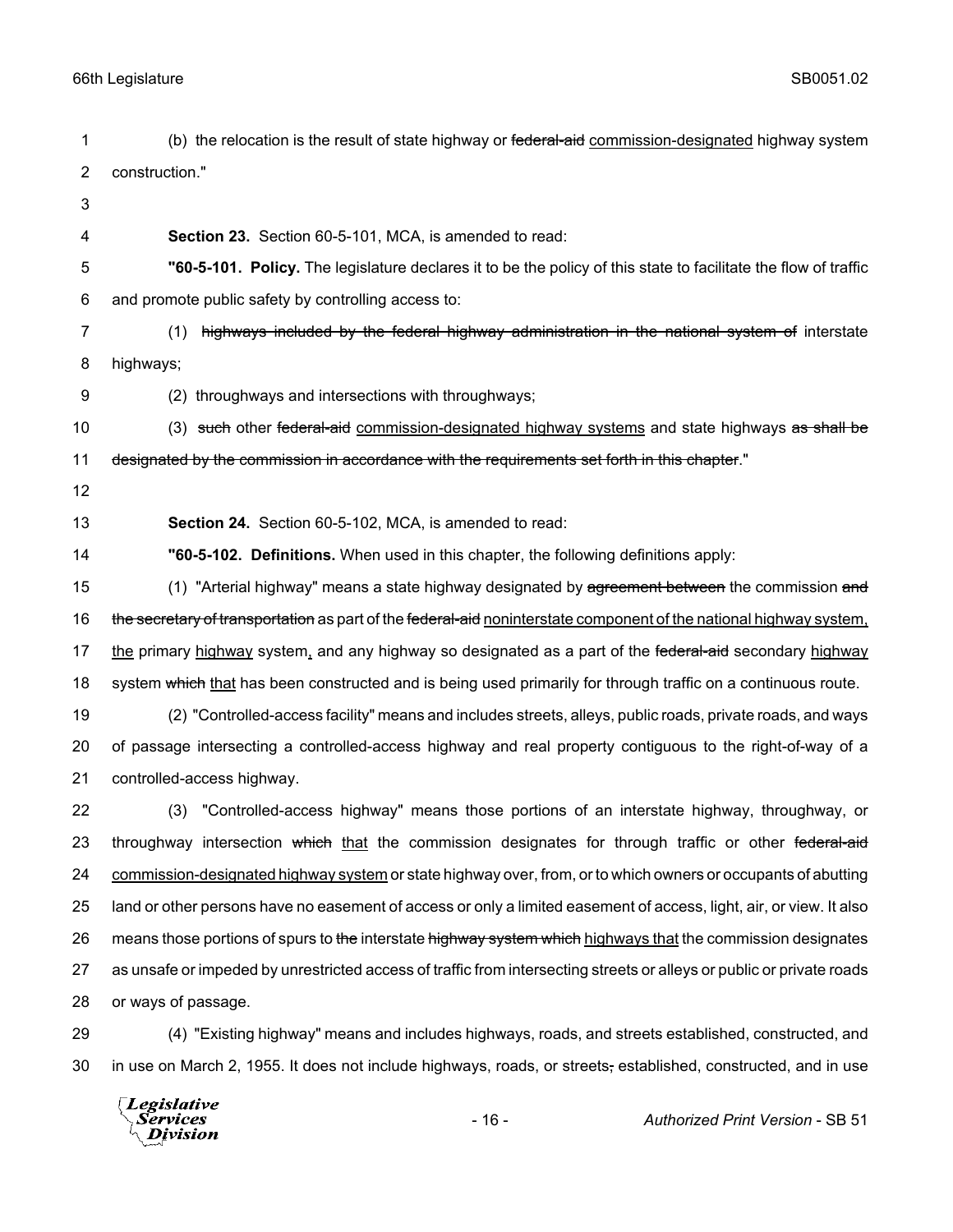1 after that date or highways, roads, or streets, or portions thereof of highways, roads, or streets relocated after 2 that date.

3 (5) "Highway authorities" or "authority" means the entities in state, county, and municipal governments 4 which that have authority to construct, repair, and maintain highways, roads, and streets.

5 (6) "Interstate highway" means a highway included as a part of the national system of interstate 6 highways.

7  $\left(7\right)$ (6) "Throughway" means a portion of an arterial highway constructed and used for carrying traffic 8 partially or entirely around a town or city or a portion thereof of a town or city.

9  $\left(\frac{1}{2}\right)$  "Throughway intersection area" means an area within a radius of 300 feet from the point of 10 intersection of the centerlines of a throughway and a public road, street, or highway."

11

12 **Section 25.** Section 60-5-103, MCA, is amended to read:

13 **"60-5-103. Designation as controlled-access highway.** (1) No A portion of any interstate highway, 14 throughway or throughway intersection, or other federal-aid commission-designated highway system or state 15 highway shall may not be designated as a controlled-access highway unless the commission shall adopt adopts 16 a resolution so designating it. The resolution shall must be adopted by the majority vote of the members in 17 attendance at any regular or special meeting. In it, the commission shall find and determine that it is necessary 18 and desirable that:

19 (a) the owners or occupants of the abutting land or other persons shall have no easement of access or 20 only a limited easement of access, light, air, or view;

21 (b) the rights of or easements to access, light, air, or view be acquired by the state so as to prevent such 22 that portion of highway from becoming unsafe for or impeded by unrestricted access of traffic from intersecting 23 streets, alleys, public or private roads, or ways of passage.

24 (2) The resolution shall must contain a statement of the reasons for its adoption and shall set forth the 25 location, distance, and termini of the portion of the highway designated as a controlled-access highway."

26

27 **Section 26.** Section 60-5-106, MCA, is amended to read:

28 **"60-5-106. Elimination of grade crossings.** (1) Each highway authority may provide for elimination of 29 intersections at grade of controlled-access highways or controlled-access facilities with existing federal-aid 30 commission-designated highway systems and state highways, county roads, and city or town streets. Elimination

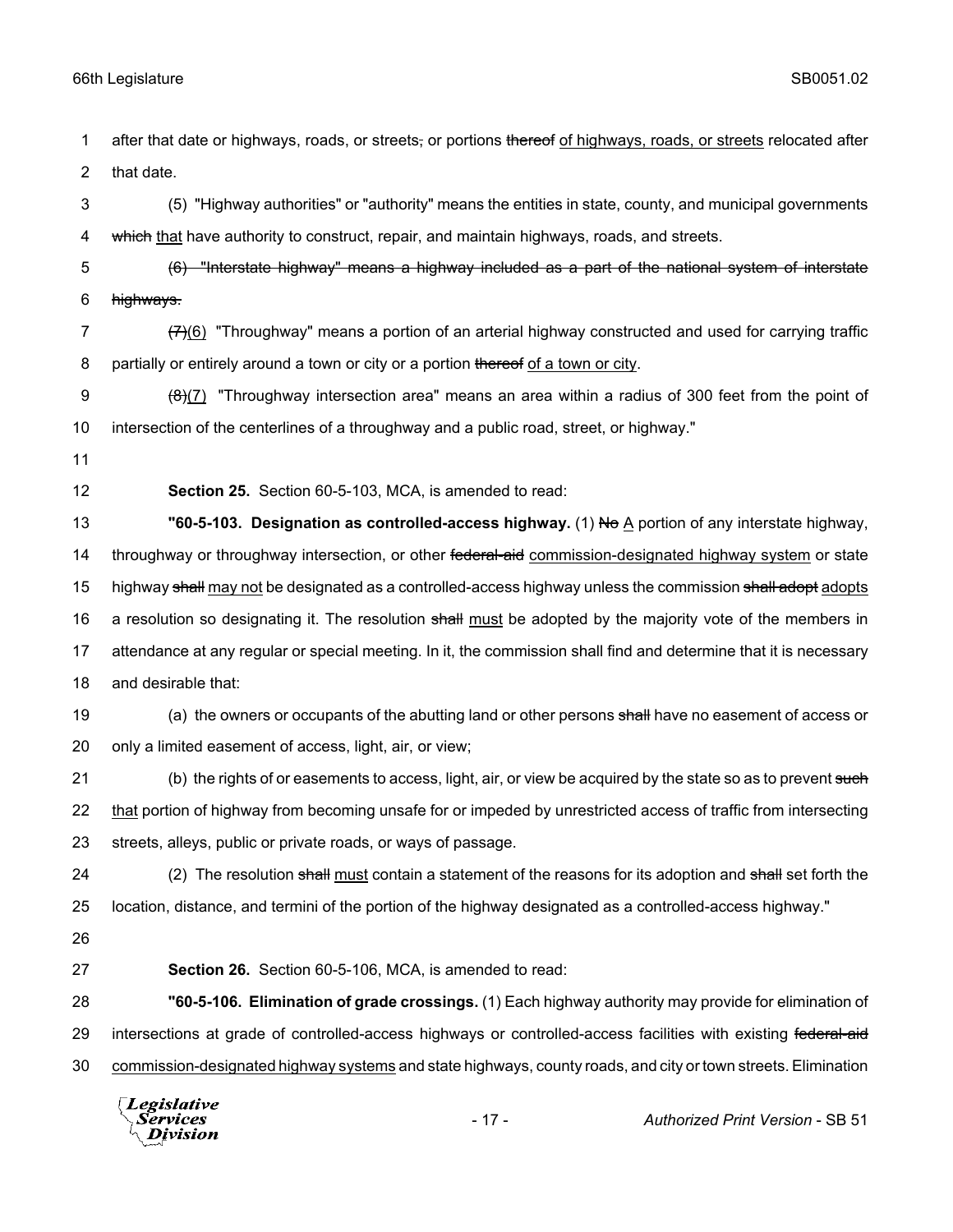1 shall must be accomplished at the boundary of the controlled-access right-of-way.

2 (2) After the establishment of any controlled-access highway or facility, no a private or public highway 3 or street which that is not a part of the highway or facility shall may not intersect it at grade, except as may be 4 provided in the resolution designating it a controlled-access highway or facility. No A street, road, highway, or 5 other public or private way shall may not be opened into or connected with any controlled-access highway or 6 facility without the prior consent and approval of the appropriate highway authority which that adopted the 7 controlled-access resolution.

8 (3) The commission may, whenever it determines that the public safety is not thereby impaired, authorize 9 the continued intersection at grade of lightly traveled farm entrances and minor public roads as ways of access 10 to controlled-access highways in sparsely populated rural areas. The commission shall have has sole jurisdiction 11 to determine the existence and location of any intersection with interstate highways, throughways, and other 12 federal-aid commission-designated highway systems and state highways."

13

14 **Section 28.** Section 60-7-103, MCA, is amended to read:

15 **"60-7-103. Department to fence right-of-way through open range -- exception.** (1) Except as 16 provided in subsection (3), the department shall fence the right-of-way of any part of a primary or secondary 17 highway or a county road or bridge that high-hazard area that is constructed or reconstructed after July 1, 1969, 18 through open range where livestock present a hazard to the safety of the motorist by the department. When a 19 fence is constructed, adequate stock gates or stock passes, as necessary, must be provided to make land on 20 either side of the highway usable for livestock purposes. 21 - (2) The department shall erect a right-of-way fence in the high-hazard areas where fencing is warranted 22 as promptly as possible, and the cost of the fence construction is an expenditure for the enforcement of

23 federal-aid highway traffic safety programs. Even if a right-of-way fence is determined to be unwarranted pursuant

24 to subsection (3), gates, stock underpasses, water facilities, and cattle guards may be installed where necessary

25 to enhance safety and to make the land on either side of the highway usable for livestock purposes or where a

26 public right-of-way intersects the state highway.

27  $-$  (3) The department is not required to fence the right-of-way of a secondary highway through open range

28 that passes through a county park, provided that:

 $29 \leftarrow$  (a) the department and the board of county commissioners:

30 (i) agree that the criteria listed in this subsection (3) have been adequately met; and

Legislative *Services* Division

- 18 - *Authorized Print Version* - SB 51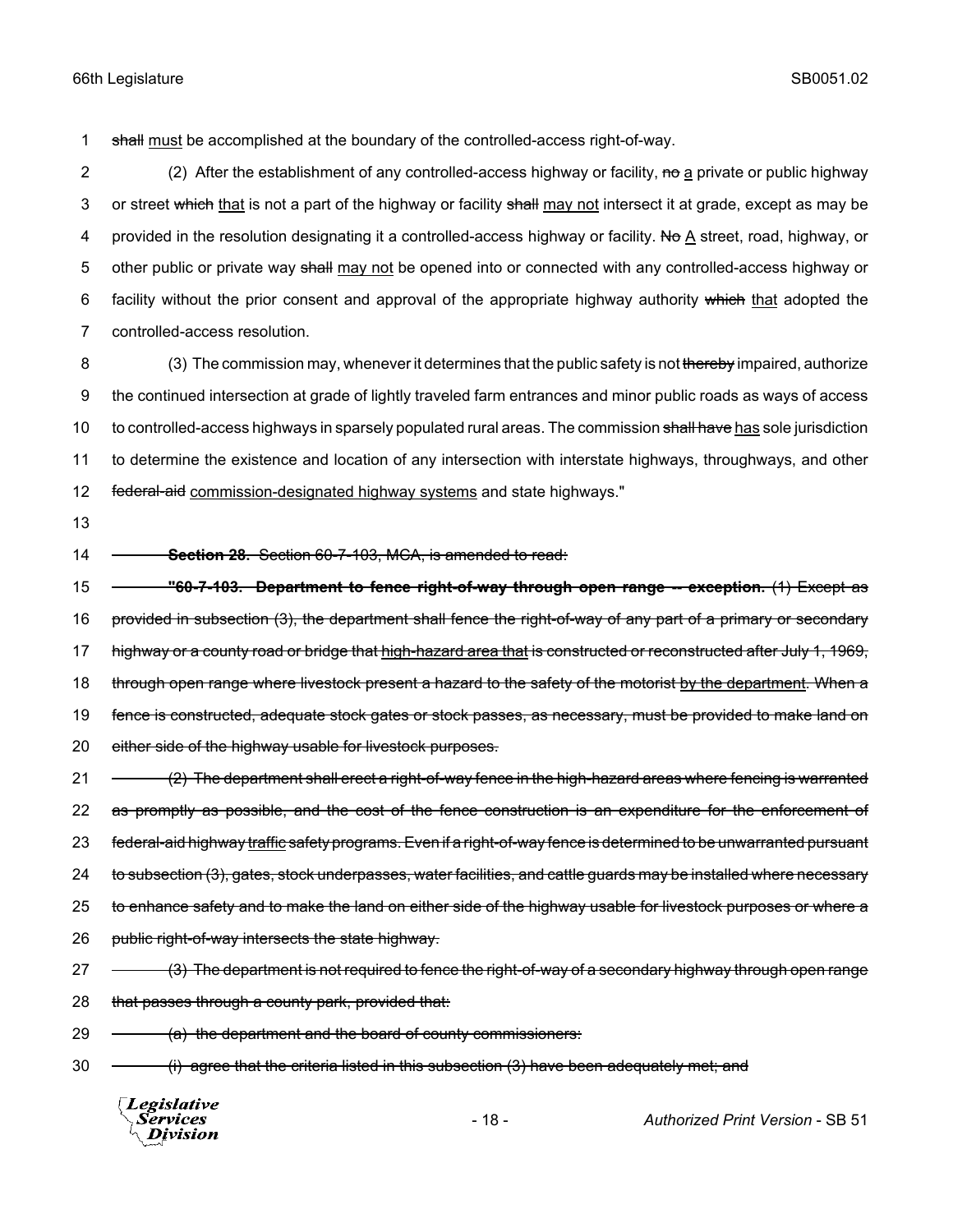| 1  | ii) cooperate in developing an accident mitigation plan for the portion of the highway that will remain)         |  |  |
|----|------------------------------------------------------------------------------------------------------------------|--|--|
| 2  | unfenced. The plan may include the speed limit established as provided in 61-8-309 or 61-8-310, how the criteria |  |  |
| 3  | listed in this subsection (3) have been met, how the plan will be implemented, and any other issues related to   |  |  |
| 4  | minimizing accidents involving livestock and motor vehicles where a fence has not been erected.                  |  |  |
| 5  | (b) livestock grazing does not occur from Memorial Day to Labor Day;                                             |  |  |
| 6  | $(c)$ the speed limit established as provided in 61-8-309 or 61-8-310 is clearly posted and enforceable;         |  |  |
| 7  | (d) warning signs indicating that livestock may be on the road highway are posted at regular intervals           |  |  |
| 8  | along the road highway and maintained during the months that livestock grazing occurs;                           |  |  |
| 9  | (e) livestock management practices, such as locating water and administering dietary supplements away            |  |  |
| 10 | from the road highway and developing grazing and herding plans that minimize the amount of time that livestock   |  |  |
| 11 | are on or near the road highway, are employed; and                                                               |  |  |
| 12 | (f) the unfenced portion of the road highway does not exceed 20 miles in length."                                |  |  |
| 13 |                                                                                                                  |  |  |
| 14 | Section 29. Section 60-7-201, MCA, is amended to read:                                                           |  |  |
| 15 | <u>"60-7-201.  Grazing livestock on highway unlawful. A person who owns or possesses livestock may </u>          |  |  |
| 16 | not permit the livestock to graze, remain upon, or occupy a part of the right-of-way of:                         |  |  |
| 17 | (1) a state highway running through cultivated areas or a part of the fenced right-of-way of a state             |  |  |
| 18 | highway if in either case the highway has been designated by agreement between the transportation commission     |  |  |
| 19 | and the secretary of transportation as a part of the national system of an interstate and defense highways       |  |  |
| 20 | highway; or                                                                                                      |  |  |
| 21 | (2) a state highway designated by agreement between the transportation commission and the secretary              |  |  |
| 22 | of transportation as a part of the federal-aid noninterstate component of the national highway system or primary |  |  |
| 23 | highway system, except as provided in 60-7-202."                                                                 |  |  |
| 24 |                                                                                                                  |  |  |
| 25 | Section 30. Section 60-7-202, MCA, is amended to read:                                                           |  |  |
| 26 | "60-7-202. Exclusions. Section 60-7-201 does not apply to the following:                                         |  |  |
| 27 | (1) livestock on state highways under the charge of one or more herders;                                         |  |  |
| 28 | (2) the parts of fenced highways adjacent to open range where a highway device has not been installed            |  |  |
| 29 | to exclude range livestock;                                                                                      |  |  |
| 30 | (3) the parts of a state highway or a part of the federal-aid primary system the noninterstate component         |  |  |
|    | Legislative<br><b>Services</b><br><b>Authorized Print Version - SB 51</b><br>$-19-$<br>Division                  |  |  |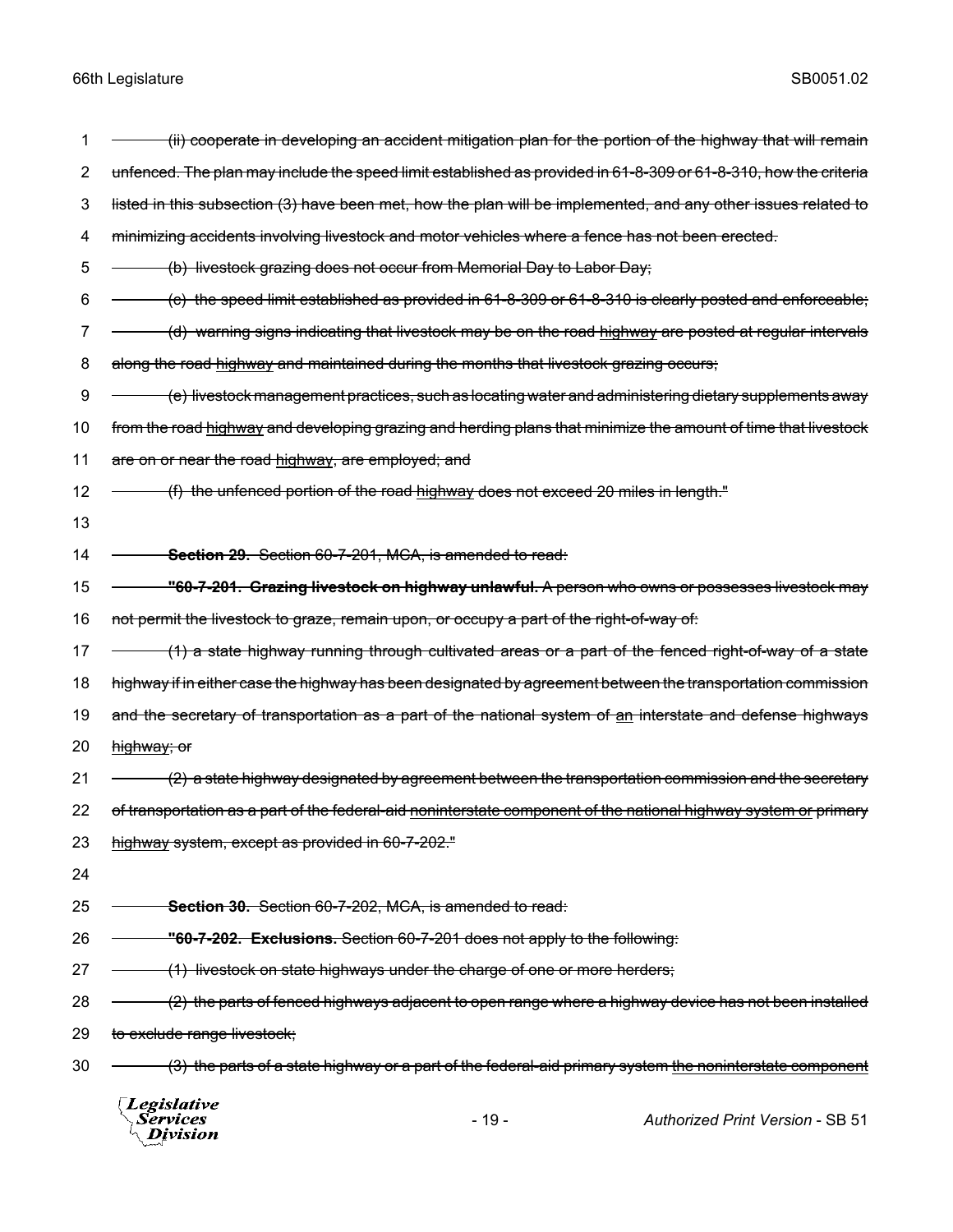2 being impracticable to exclude livestock. These portions of the highway must be marked by proper signs in 3 accordance with the department's manual and specifications for a uniform system of traffic control devices. 4 - (4) the parts of the secondary highway system that pass through county parks and that meet the criteria 5 established in 60-7-103(3)." 6 7 **Section 31.** Section 60-7-204, MCA, is amended to read: 8 **"60-7-204. Flag escorts -- prohibitions against nighttime herding on public highways.** A person 9 who owns, controls, or possesses livestock may not herd or drive more than 10 livestock on the national highway 10 system, including an interstate highway, or state primary highway system unless the livestock is preceded and 11 followed by flag person escorts for the purpose of warning other highway users. Livestock may not be herded or 12 driven on an interstate or state the national highway system or primary highway system during nighttime, as that 13 term is defined in 1-1-301, except in a case of emergency. In the case of an emergency during the nighttime, the 14 flag person escorts shall use adequate warning lights, such as but not limited to portable lamps, lanterns, or 15 rotating beacons. This section does not apply during daytime at posted livestock crossings on highways." 16 17 **Section 27.** Section 61-8-303, MCA, is amended to read: 18 **"61-8-303. Speed restrictions.** (1) Except as provided in 61-8-309, 61-8-310, and 61-8-312, the speed 19 limit for vehicles traveling: 20 (a) on a federal-aid an interstate highway outside an urbanized area of 50,000 population or more is 80 21 miles an hour at all times and the speed limit for vehicles traveling on federal-aid interstate highways within an 22 urbanized area of 50,000 population or more is 65 miles an hour at all times; 23 (b) on any other public highway of this state is 70 miles an hour during the daytime and 65 miles an hour 24 during the nighttime; 25 (c) in an urban district is 25 miles an hour. 26 (2) A vehicle subject to the speed limits imposed in subsection (1) may exceed the speed limits imposed 27 in subsection (1) by 10 miles an hour in order to overtake and pass a vehicle and return safely to the right-hand 28 lane under the following circumstances: 29 (a) while traveling on a two-lane road; and 30 (b) in a designated passing zone. **Legislative** *Services* - 20 - *Authorized Print Version* - SB 51**Division** 

1 of the national highway system or primary highway system that the department of transportation designates as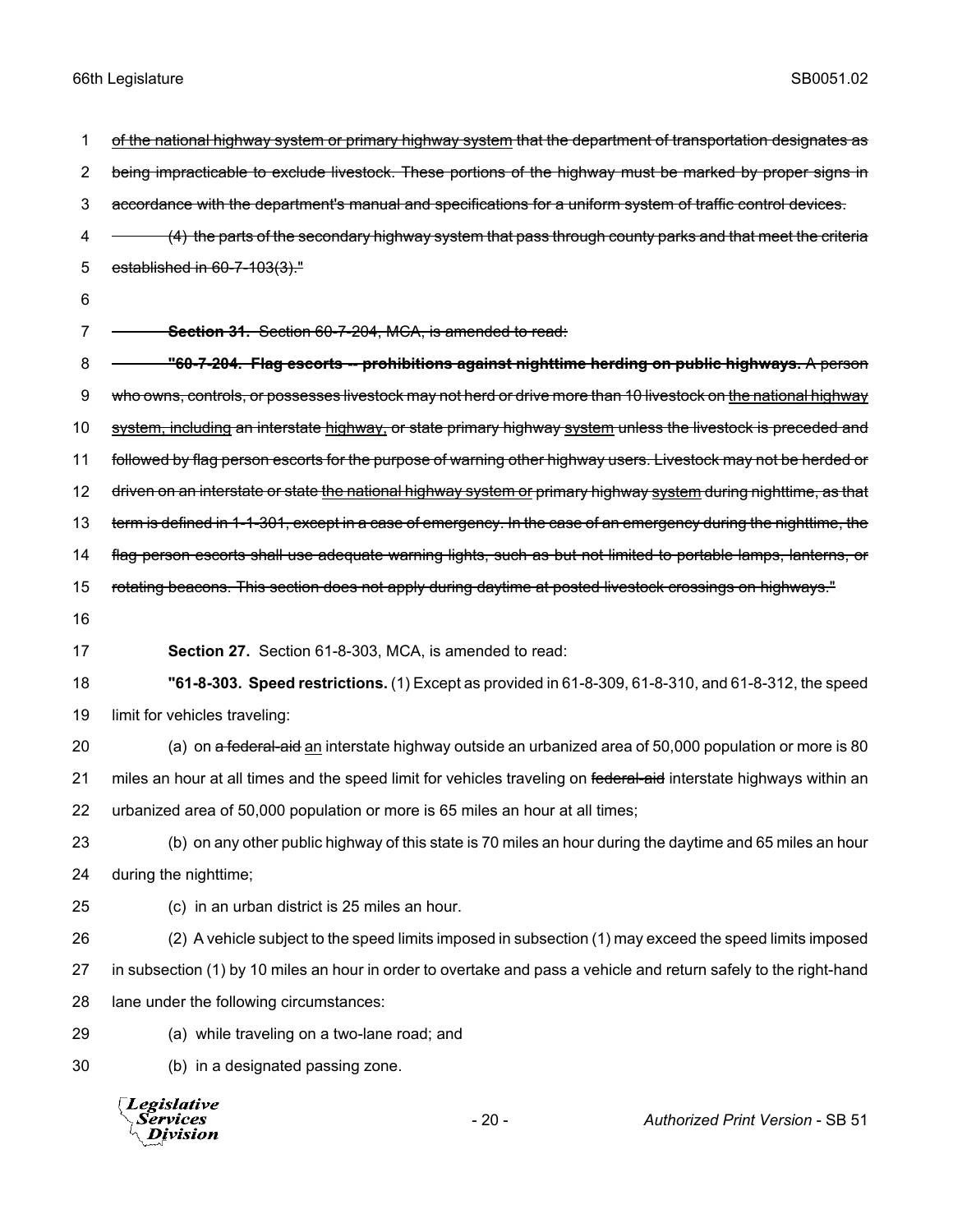(3) Subject to the maximum speed limits set forth in subsection (1), a person shall operate a vehicle in a careful and prudent manner and at a reduced rate of speed no greater than is reasonable and prudent under the conditions existing at the point of operation, taking into account the amount and character of traffic, visibility, weather, and roadway conditions. (4) Except when a special hazard exists that requires lower speed for compliance with subsection (3), the limits specified in this section are the maximum lawful speeds allowed. (5) "Daytime" means from one-half hour before sunrise to one-half hour after sunset. "Nighttime" means at any other hour. (6) The speed limits set forth in this section may be altered by the transportation commission or a local authority as authorized in 61-8-309, 61-8-310, 61-8-313, and 61-8-314." **Section 28.** Section 61-8-309, MCA, is amended to read: **"61-8-309. Establishment of special speed zones -- engineering and traffic investigation.** (1) (a) If the commission determines upon the basis of an engineering and traffic investigation that a speed limit set by 61-8-303 or 61-8-312 is greater or less than is reasonable or safe under the conditions found to exist at an intersection, curve, or dangerous location or on a segment of a highway less than 50 miles in length under its jurisdiction, the commission may set a reasonable and safe special speed limit at that location. In the case of a school zone adjacent to a state highway, the commission is not required to base its speed limit determination solely upon the results of the engineering and traffic investigation. (b) If a local authority requests the department of transportation or an engineer, as provided in subsection (1)(c)(i), to conduct an engineering and traffic investigation based on the belief that a speed limit on a highway under the jurisdiction of the department of transportation is greater than is reasonable or safe, the commission may not increase the speed limit under consideration as a result of the investigation. (c) (i) A local authority may request at its own expense that an engineering and traffic investigation be completed by a licensed professional engineer selected from a list compiled and approved by a committee as provided in subsection (1)(c)(ii). (ii) A committee containing two department of transportation staff appointed by the director and two representatives of associations whose membership comprises cities, towns, and counties, as authorized by 7-5-2141 and 7-5-4141, shall review credentials submitted by licensed professional engineers and shall determine who appears on the list of individuals authorized to conduct engineering and traffic investigations for local

Legislative *Services* **Division**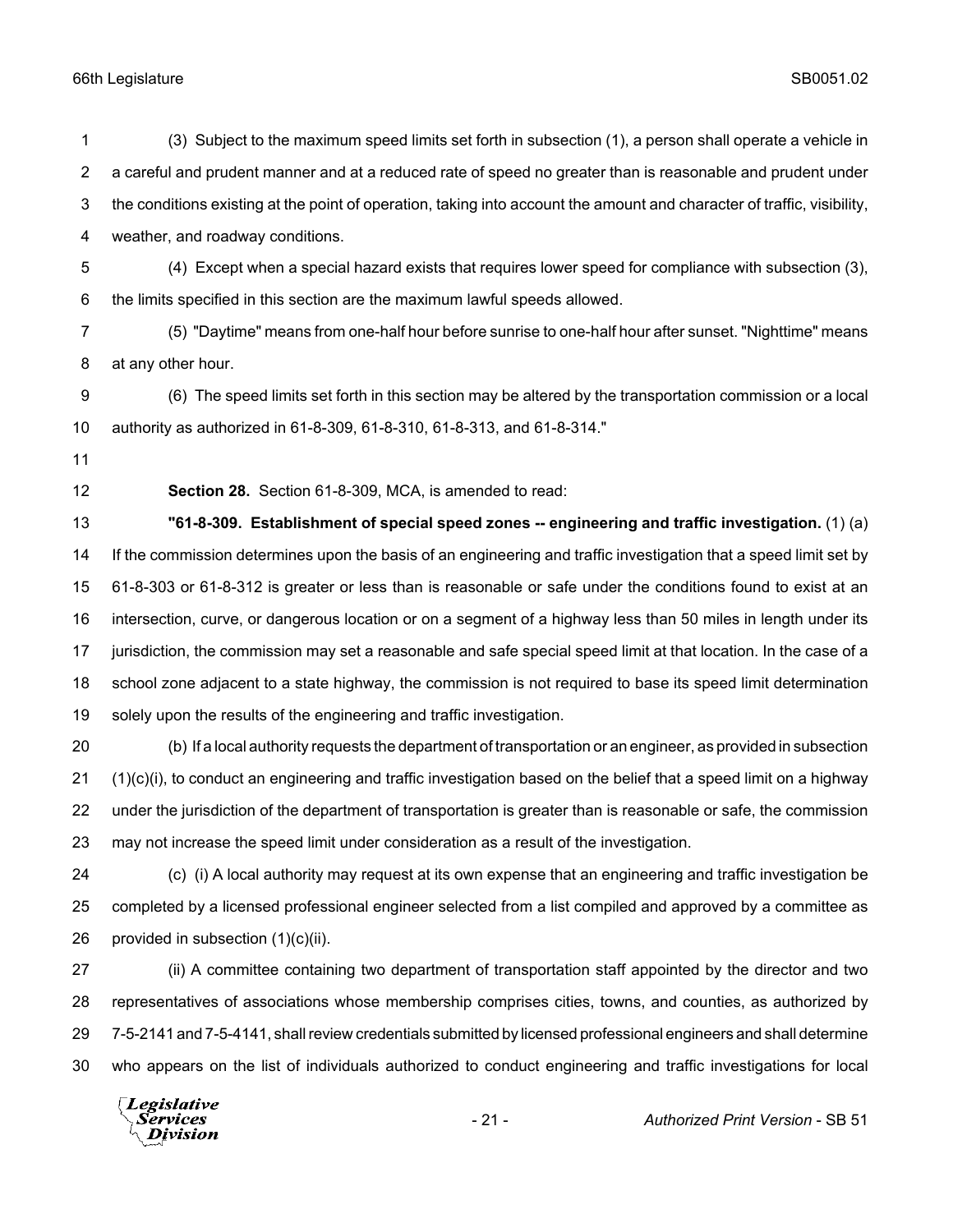governments. The list must be updated every 2 years.

 (iii) Upon completion of an engineering and traffic investigation conducted for a local government, the department of transportation shall submit a report to the commission with findings and recommendations. The commission shall decide on an appropriate speed limit based on the traffic investigation within 120 days from the date the investigation is submitted to the department of transportation.

 (d) A local authority may request a temporary special reduced or increased speed zone for a route or route segment that is under consideration for a reduced or increased speed limit under subsection (1)(a), (1)(b), 8 or (1)(c). If a local authority makes multiple requests for temporary special reduced or increased speed zones, the local authority shall prioritize the requests. The department of transportation shall conduct a preliminary visual and engineering review of a route or a route segment for which a temporary special speed zone is requested. The reviewing party must include a representative of the local authority. Upon completion of the preliminary review, if the department of transportation concurs with the local authority that a temporary special reduced or increased speed limit is warranted, a temporary special reduced or increased speed zone may be established upon formal approval by the commission. The temporary special reduced or increased speed limit remains in effect until a complete traffic and engineering study has been done on the route or route segment and the commission has made a determination on changing the speed limit.

 (2) Pending completion of an engineering and traffic investigation as provided for in subsection (1), the 18 commission may temporarily set a speed limit of not less than 75 miles an hour on a segment of the federal-aid 19 an interstate highway system that it reasonably believes is not suitable for the limit established in 61-8-303(1)(a).

 (3) The department of transportation shall erect and maintain appropriate signs giving notice of special limits. If the special limits apply to a school zone, the department shall consider the use of electronic signs in lieu of or in addition to other appropriate signs. When the signs are erected, the limits are effective for those zones at all times or at other times that the commission sets.

 (4) The authority of the commission under this section includes the authority to set reduced nighttime speed limits on curves and other dangerous locations.

(5) This section does not authorize the commission to set a statewide speed limit.

 (6) (a) The violation of a speed limit established under this section, except subsection (2), is a misdemeanor offense and is punishable as provided in 61-8-711.

(b) The violation of a speed limit established under subsection (2) is punishable as provided in 61-8-725."

**Legislative** Division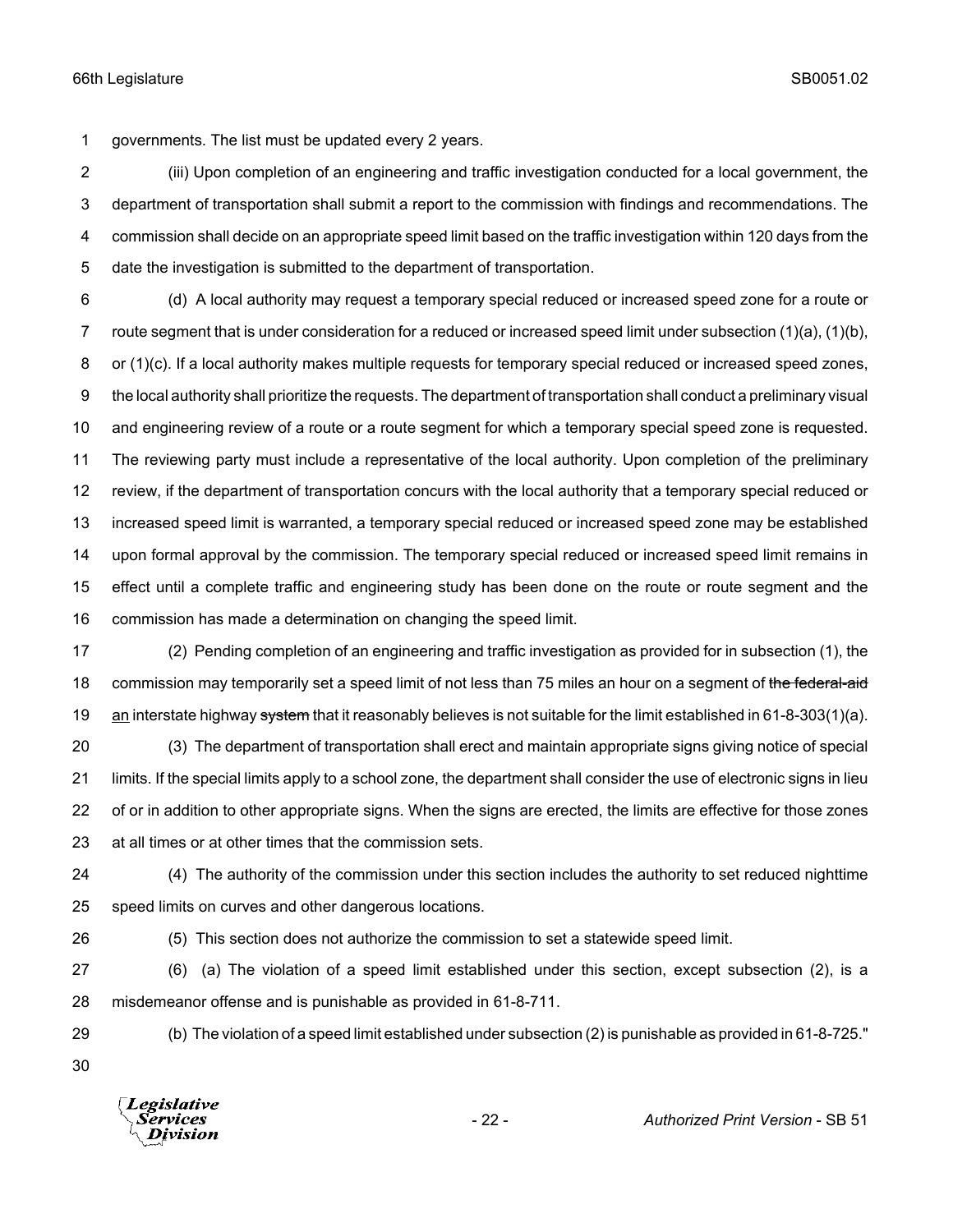**Section 29.** Section 61-8-310, MCA, is amended to read:

 **"61-8-310. When local authorities may and shall alter limits or establish or alter area of school zone.** (1) If a local authority in its jurisdiction determines on the basis of an engineering and traffic investigation that the speed permitted under 61-8-303 and 61-8-309 through 61-8-313 is greater or less than is reasonable and safe under the conditions found to exist upon a highway or part of a highway, the local authority may set a reasonable and safe limit that:

(a) decreases the limit at an intersection;

(b) increases the limit within an urban district, but not to more than 65 miles an hour during the nighttime;

 (c) decreases the limit outside an urban district, but not to less than 35 miles an hour on a paved road or less than 25 miles an hour on an unpaved road; or

 (d) decreases the limit in a school zone or in an area near a senior citizen center, as defined in 23-5-112, or a designated crosswalk that is close to a school or a senior citizen center to not less than 80%, rounded down to the nearest whole number evenly divisible by 5, of the limit that would be set on the basis of an engineering and traffic investigation, but not less than 15 miles an hour. If warranted by an engineering and traffic investigation, a local authority may adopt variable speed limits to adapt to traffic conditions by time of day, provided that the variable limits comply with the provisions of 61-8-206.

 (2) A board of county commissioners may set limits, as provided in subsection (1)(c), without an engineering and traffic investigation on a county road.

 (3) A local authority in its jurisdiction may determine the proper speed for all arterial streets and shall set a reasonable and safe limit on arterial streets that may be greater or less than the speed permitted under 61-8-303 for an urban district.

 (4) (a) An altered limit established as authorized under this section is effective at all times or at other times determined by the authority when appropriate signs giving notice of the altered limit are erected upon the highway.

 (b) If a local authority decreases a speed limit in a school zone, the local authority shall erect signs conforming with the manual adopted by the department of transportation under 61-8-202 giving notice that the school zone has been entered, of the altered speed limit and the penalty provided in 61-8-726, and that the school zone has ended.

 (5) Except as provided in subsection (1)(d), the commission has exclusive jurisdiction to set special 30 speed limits on all federal-aid highways or extensions of federal-aid highways state highways or highways located

Legislative Services **Division** 

- 23 - *Authorized Print Version* - SB 51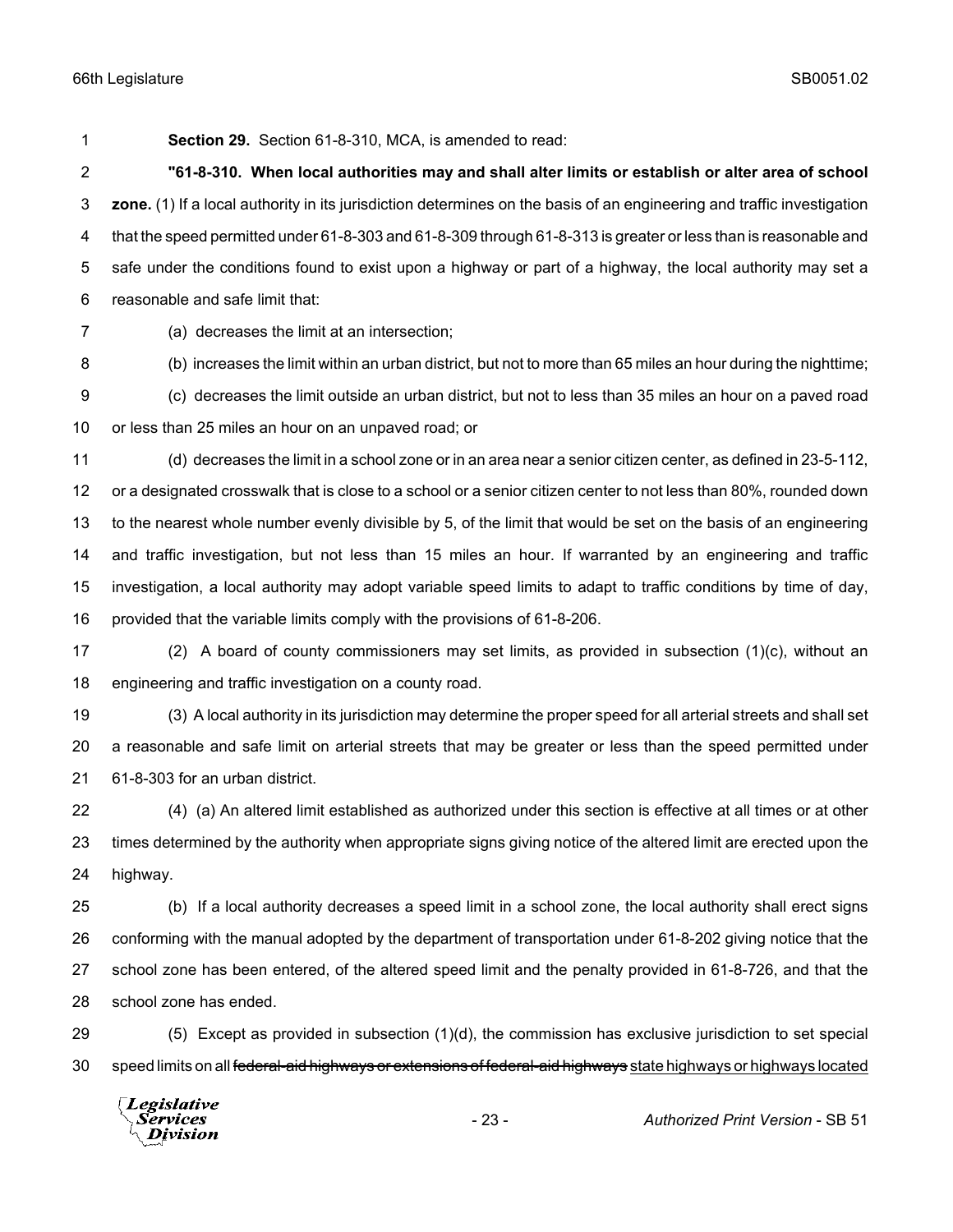| $\mathbf 1$    | on the commission-designated highway system as defined in 60-1-103 in all municipalities or urban areas. The          |
|----------------|-----------------------------------------------------------------------------------------------------------------------|
| $\overline{2}$ | commission shall set these limits in accordance with 61-8-309.                                                        |
| $\sqrt{3}$     | (6) A local authority establishing or altering the area of a school zone shall consult with the department            |
| 4              | of transportation and the commission if the school zone includes a state highway or a federal-aid highway or          |
| 5              | extension of a federal-aid highway highway located on the commission-designated highway system as defined             |
| 6              | in 60-1-103.                                                                                                          |
| 7              | (7) A local authority shall consult with district officials for a school when:                                        |
| 8              | (a) establishing or altering the area of a school zone near the school; or                                            |
| 9              | (b) setting a speed limit pursuant to subsection (1)(d) in a school zone near the school.                             |
| 10             | $(8)$ A speed limit set on an unpaved road under subsection $(1)(c)$ must be the same for all types of motor          |
| 11             | vehicles that may be operated on the road.                                                                            |
| 12             | (9) The violation of a speed limit established under subsections $(1)(a)$ through $(1)(c)$ is a misdemeanor           |
| 13             | offense and is punishable as provided in 61-8-711. The violation of a speed limit established under subsection        |
| 14             | (1)(d) is a misdemeanor offense and is punishable as provided in 61-8-726."                                           |
| 15             |                                                                                                                       |
| 16             | Section 30. Section 61-8-312, MCA, is amended to read:                                                                |
|                | "61-8-312. Special speed limitations on trucks, truck tractors, and motor-driven cycles. (1) Except                   |
| 17             |                                                                                                                       |
| 18             | as provided in 61-8-303, 61-8-309, 61-8-310, and subsection (2) of this section, the speed limit for a truck or truck |
| 19             | tractor of more than 1 ton "manufacturer's rated capacity" traveling on:                                              |
| 20             | (a) a federal-aid an interstate highway, as defined in 60-1-103, is 65 miles an hour; and                             |
| 21             | (b) any other public highway is 60 miles an hour during the daytime and 55 miles an hour during the                   |
| 22             | nighttime as those terms are defined in 61-8-303.                                                                     |
| 23             | (2) Except as provided in 61-8-303, 61-8-309, and 61-8-310, the speed limit for a vehicle subject to a                |
| 24             | term permit under 61-10-124(2)(d) or a truck-trailer-trailer or truck tractor-semitrailer-trailer-trailer combination |
| 25             | of vehicles subject to special permits under 61-10-124(4) is 65 miles an hour unless otherwise stated in the          |
| 26             | permit.                                                                                                               |
| 27             | (3) A person may not operate a motor-driven cycle at any time mentioned in 61-9-201 at a speed greater                |
| 28             | than 35 miles an hour unless the motor-driven cycle is equipped with a headlamp or lamps that are adequate to         |
| 29             | reveal a person or vehicle at a distance of 300 feet ahead."                                                          |

*Legislative*<br>Services<br>*Division*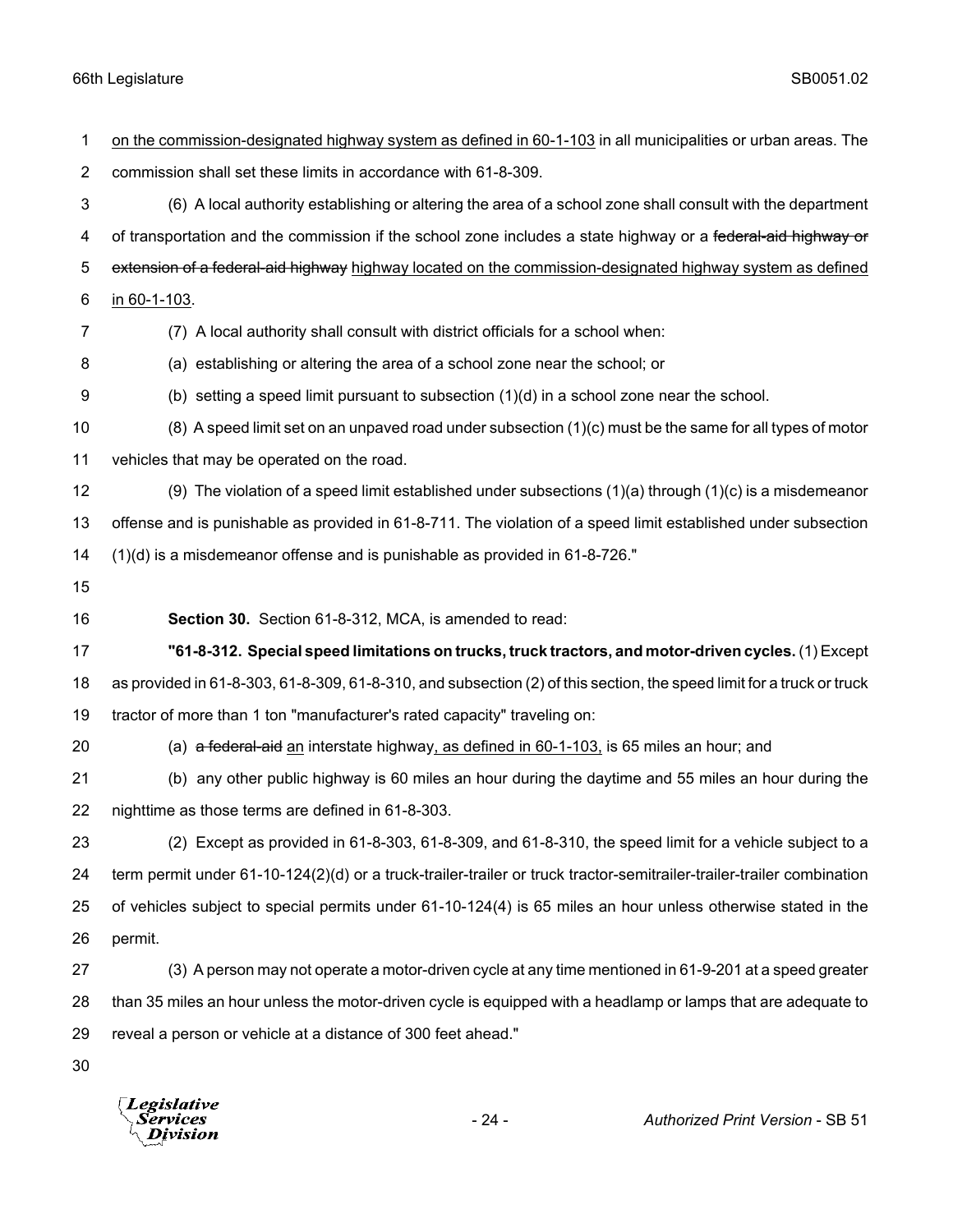| $\overline{2}$ | "61-8-321. Drive on right side of roadway -- exceptions. (1) Upon all roadways of sufficient width, a                  |  |  |
|----------------|------------------------------------------------------------------------------------------------------------------------|--|--|
| 3              | vehicle must be operated upon the right half of the roadway, except as follows:                                        |  |  |
| 4              | (a) when overtaking and passing another vehicle proceeding in the same direction under the rules                       |  |  |
| 5              | governing the passing movement;                                                                                        |  |  |
| 6              | (b) when the right half of a roadway is closed to traffic while under construction or repair;                          |  |  |
| 7              | (c) upon a roadway divided into three marked lanes for traffic under the rules applicable on a divided                 |  |  |
| 8              | roadway;                                                                                                               |  |  |
| 9              | (d) upon a roadway designated by official traffic control devices for one-way traffic;                                 |  |  |
| 10             | (e) when the operator of a vehicle is complying with the provisions of 61-8-346;                                       |  |  |
| 11             | (f) when an obstruction exists that makes it necessary to drive to the left of the center of the roadway;              |  |  |
| 12             | or                                                                                                                     |  |  |
| 13             | (g) when a police vehicle or authorized emergency vehicle is performing a job-related duty as provided                 |  |  |
| 14             | in 61-8-107.                                                                                                           |  |  |
| 15             | (2) A person operating a vehicle to the left of the center of the roadway for any of the reasons provided              |  |  |
| 16             | in subsection (1) shall yield the right-of-way to all vehicles traveling in the proper direction upon the unobstructed |  |  |
| 17             | portion of the roadway that are within a distance that constitutes an immediate hazard.                                |  |  |
| 18             | (3) (a) Except as provided in subsection (3)(b) and subject to subsection (4), upon all roadways having                |  |  |
| 19             | two or more lanes for traffic moving in the same direction, a vehicle must be driven in the right-hand lane.           |  |  |
| 20             | (b) A vehicle being operated upon a roadway having two or more lanes for traffic moving in the same                    |  |  |
| 21             | direction is not required to be driven in the right-hand lane when:                                                    |  |  |
| 22             | (i) overtaking and passing another vehicle proceeding in the same direction;                                           |  |  |
| 23             | (ii) traveling at a speed greater than the traffic flow;                                                               |  |  |
| 24             | (iii) moving left to allow traffic to merge;                                                                           |  |  |
| 25             | (iv) traveling on a roadway within the official boundaries of a city or town, except as provided in                    |  |  |
| 26             | subsection (4);                                                                                                        |  |  |
| 27             | (v) preparing for a left turn at an intersection or into a private road or driveway when a left turn is legally        |  |  |
| 28             | permitted;                                                                                                             |  |  |
| 29             | (vi) exiting onto a left-hand exit from a controlled-access highway;                                                   |  |  |
| 30             | (vii) an obstruction or hazardous conditions make it necessary to drive in a lane other than the right-hand            |  |  |
|                | Legislative<br>$-25-$<br><b>Authorized Print Version - SB 51</b><br>Services<br>Division                               |  |  |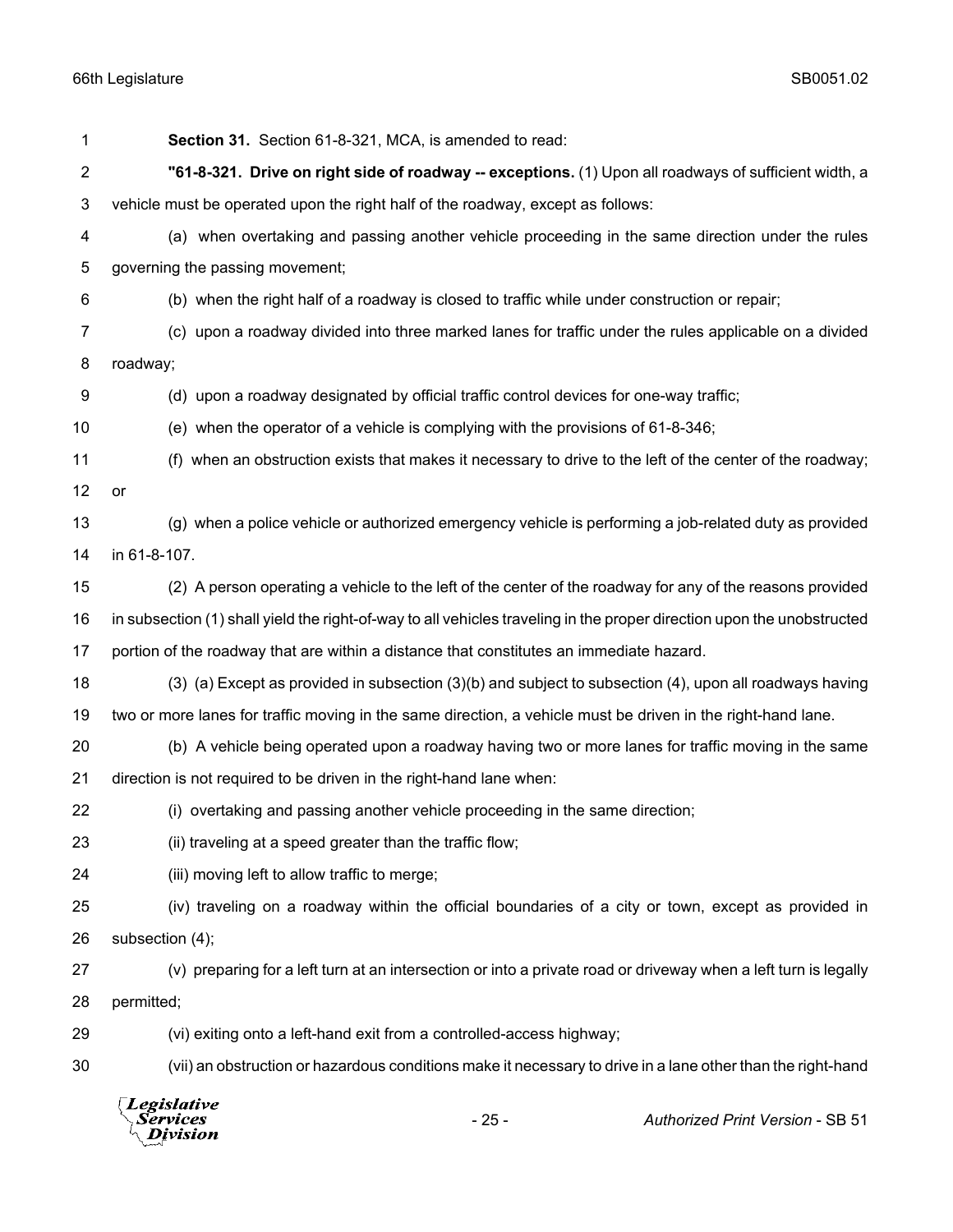lane; (viii) road or vehicle conditions make it safer to drive in a lane other than the right-hand lane; or (ix) authorized snow-removal equipment is operating on the roadway. 4 (4) When traveling upon an interstate highway, as defined in  $60-5-102$  60-1-103, within the official boundaries of a city or town, a vehicle must be driven in the right-hand lane unless otherwise directed or permitted by an official traffic control device." **Section 32.** Section 61-8-355, MCA, is amended to read: **"61-8-355. Additional parking regulations.** (1) Except as otherwise provided in this section, a vehicle 10 that is stopped or parked upon on a two-way roadway must be stopped or parked with the right-hand wheels of the vehicle parallel to and within 18 inches of the right-hand curb or as close as practicable to the right edge of the right-hand shoulder. (2) Except when otherwise provided by the authority having jurisdiction, a vehicle that is stopped or 14 parked upon on a one-way roadway must be stopped or parked parallel to the curb or edge of the roadway in the direction of authorized traffic movement, with its right-hand wheels within 18 inches of the right-hand curb or as close as practicable to the right edge of the right-hand shoulder or with its left-hand wheels within 18 inches of the left-hand curb or as close as practicable to the left edge of the left-hand shoulder. (3) A local authority may by ordinance permit angle parking on a roadway, except that angle parking may 19 not be permitted on any federal-aid commission-designated highway system or state highway, as defined in 60-1-103, unless the department of transportation determines that the roadway is of sufficient width to permit angle parking without interfering with the free movement of traffic. (4) The authority having jurisdiction may place official traffic control devices prohibiting or restricting the stopping, standing, or parking of vehicles on a highway where in its judgment this stopping, standing, or parking is dangerous to those using the highway or where the stopping, standing, or parking of vehicles would unduly interfere with the free movement of traffic." **Section 33.** Section 61-9-101, MCA, is amended to read: **"61-9-101. Application -- exceptions.** (1) The provisions of this chapter relating to the operation of vehicles refer exclusively to the operation of vehicles upon highways except as provided in subsection (4) or where a different place is specifically referred to in a given section. **Legislative** Services **Division** 

- 26 - *Authorized Print Version* - SB 51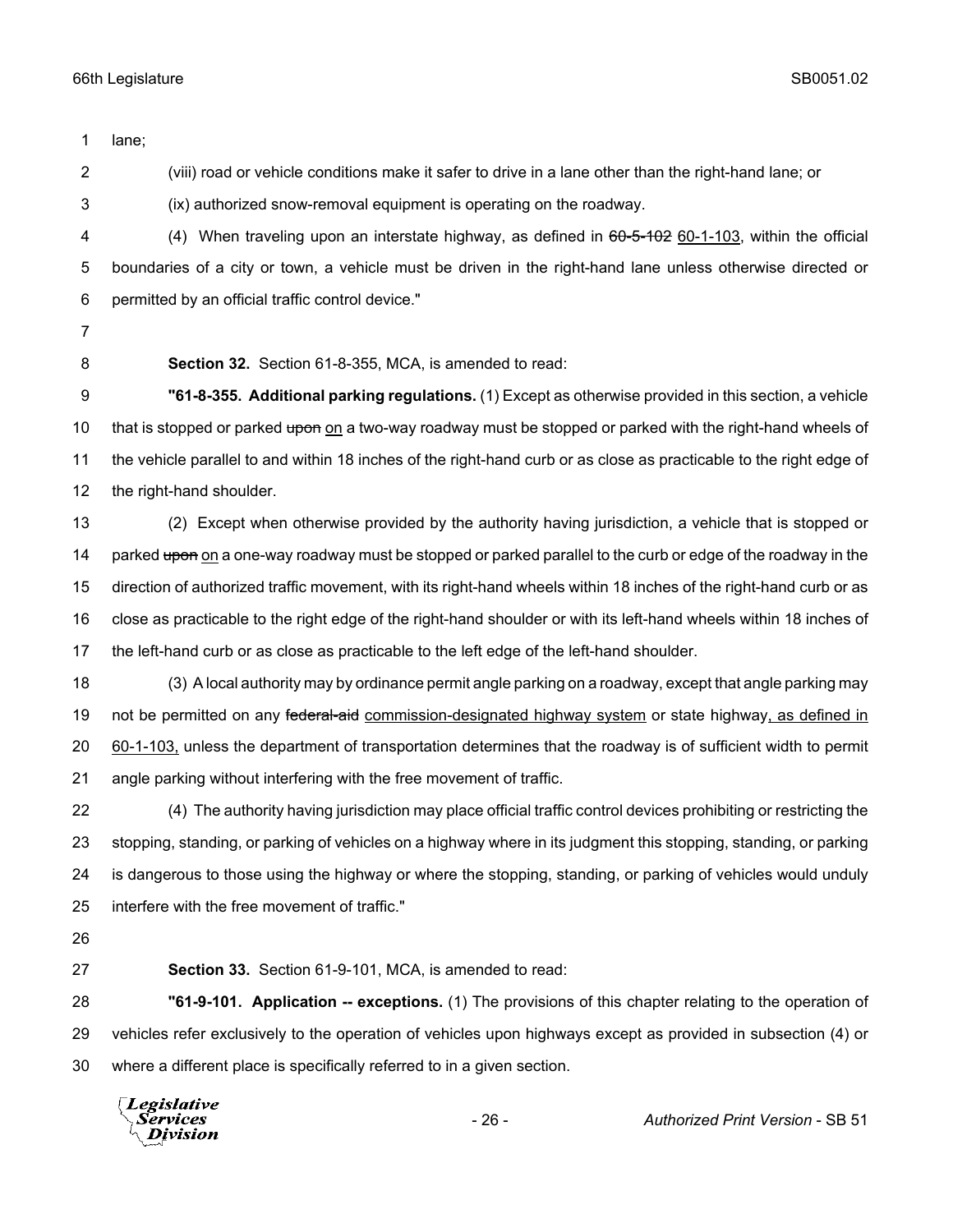(2) The operation of motor vehicles directly across the public roads and highways of this state, especially as required in the transportation of natural resource products, including agricultural products and livestock, may not be considered to be the operation of the vehicles on the public roads and highways of this state. The crossings must be adequately marked with warning signs or devices relating to stopping before entry and to restoration of any damage, as may reasonably be prescribed by the state or local agency in control of safety of operation of the public highway involved.

 (3) If a provision of this chapter conflicts with federal laws or regulations governing motor vehicle equipment standards, the applicable federal law or regulation supersedes.

 (4) (a) Except as provided in subsection (4)(b) and subject to subsection (4)(c), the provisions of this chapter apply to the operation and equipping of a motorcycle or quadricycle only when the motorcycle or quadricycle is being operated on a paved highway. A person operating a motorcycle or quadricycle on an unpaved highway shall operate the motorcycle or quadricycle in a reasonable and prudent manner.

 (b) Except as provided in subsection (4)(c), the requirements of 61-9-417 and 61-9-418(2)(c) apply to the operation of a motorcycle or quadricycle at all times specified in those sections.

 (c) The provisions of this chapter do not apply to the operation and equipping of a quadricycle that is 16 being operated for agricultural purposes on an unpaved highway or on a paved highway that is not part of the 17 federal-aid an interstate system highway as defined in 60-1-103."

**Section 34.** Section 61-9-109, MCA, is amended to read:

 **"61-9-109. Driving vehicle in unsafe condition prohibited -- applicability of chapter.** (1) It is a misdemeanor for a person to drive or permit to be driven on a highway a vehicle or combination of vehicles that:

- (a) is in such unsafe condition as to endanger a person;
- (b) is not equipped with lamps and other equipment as required in this chapter; or
- (c) is equipped in a manner in violation of this chapter.
- (2) It is a misdemeanor for a person to perform an act forbidden or fail to perform an act required under this chapter.
- (3) The use of additional parts and accessories on a vehicle not inconsistent with the provisions of this chapter is not prohibited.
- (4) The provisions of this chapter do not apply to implements of husbandry, road machinery, road rollers, or farm tractors except as made applicable in this chapter.

| $\Lambda$ Division | <i>Legislative</i><br>Services | $-27-$ | <b>Authorized Print Version - SB 51</b> |
|--------------------|--------------------------------|--------|-----------------------------------------|
|--------------------|--------------------------------|--------|-----------------------------------------|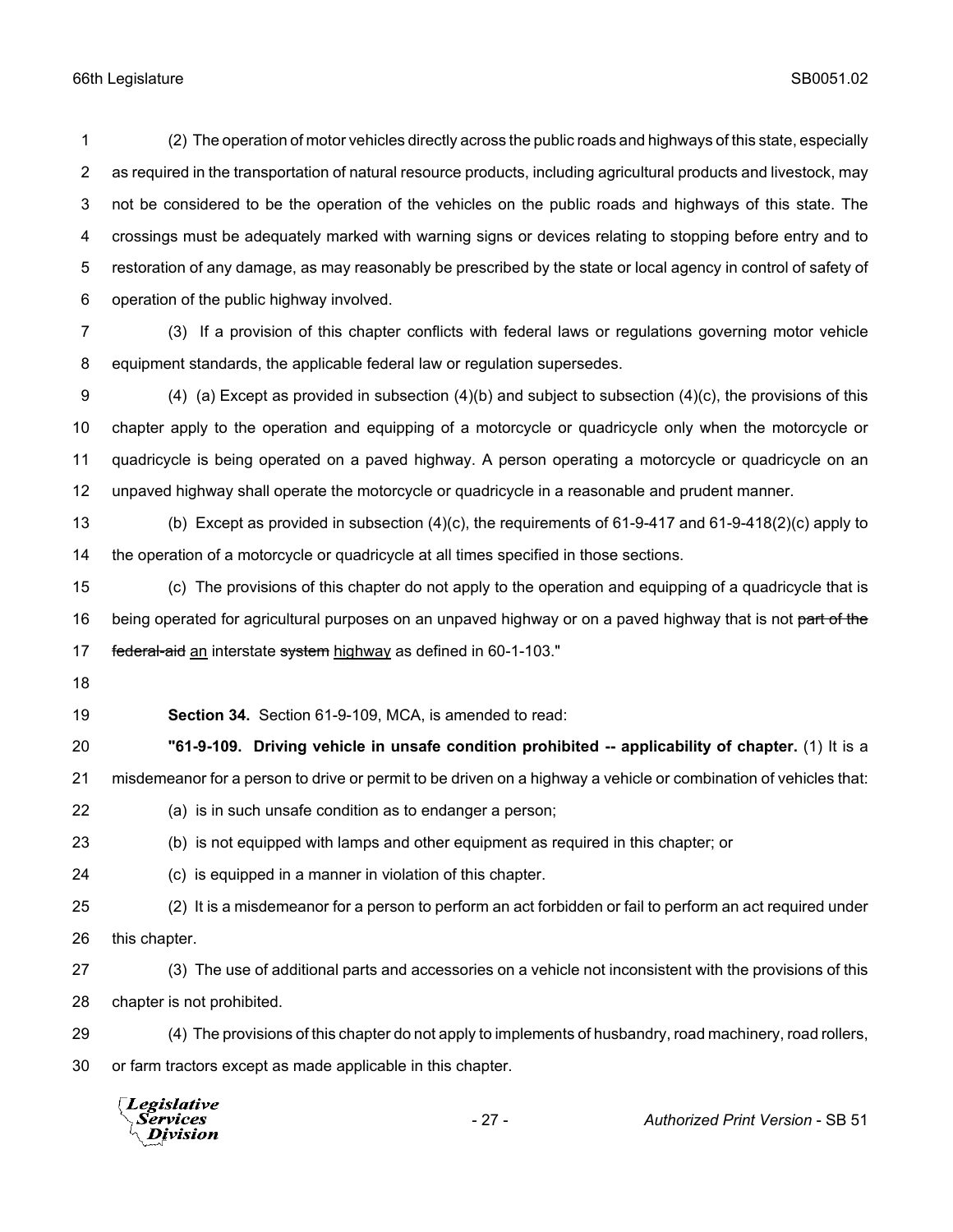(5) All lamps and equipment required by this chapter must be maintained in proper working order and adjustment at all times.

 (6) (a) Except as provided in subsection (6)(b) and subject to subsection (6)(c), the provisions of this chapter apply to the operation of a motorcycle or quadricycle only when the motorcycle or quadricycle is being operated on a paved highway. A person operating a motorcycle or quadricycle on an unpaved highway shall operate the motorcycle or quadricycle in a reasonable and prudent manner.

 (b) Except as provided in subsection (6)(c), the requirements of 61-9-417 and 61-9-418(2)(c) apply to the operation of a motorcycle or quadricycle at all times specified in those sections.

 (c) The provisions of this chapter do not apply to the operation and equipping of a quadricycle that is 10 being operated for agricultural purposes on an unpaved highway or on a paved highway that is not part of the 11 federal-aid an interstate system highway as defined in 60-1-103."

**Section 35.** Section 61-10-124, MCA, is amended to read:

 **"61-10-124. (Temporary) Special permits -- fees.** (1) Except as provided in subsections (2)(d) and (4), in addition to the regular registration and gross vehicle weight fees, a fee of \$10 for each trip permit and a fee of \$75 for each term permit issued for size in excess of that specified in 61-10-101 through 61-10-104 must be paid for all movements under special permits on the public highways under the jurisdiction of the department of transportation.

 (2) (a) Except as provided in subsections (2)(b), (2)(d), (2)(f), (2)(h), (4), and (5), term or blanket permits may not be issued for an overwidth vehicle, combination of vehicles, load, or other thing in excess of 15 feet; an overlength vehicle, combination of vehicles, load, object, or other thing in excess of 95 feet; or an overheight vehicle, combination of vehicles, load, or other thing in excess of 14 feet or of a limit determined by the department. A vehicle, combination of vehicles, load, or other thing in excess of these dimensions is limited to trip permits. Except as provided in subsection (2)(g), a Rocky Mountain double may not exceed 81 feet in combined trailer length. A Rocky Mountain double is not subject to a combination length limit. Special permits for vehicle combinations of more than two trailers or more than two units designed for or used to carry a load are not permitted except as provided in subsections (4) and (5). Special permits for vehicle combinations may specify and special permits under subsections (4) and (5) must specify highway routing and otherwise limit or prescribe conditions of operation of the vehicle or combination, including but not limited to required equipment, speed, stability, operational procedures, and insurance.

Legislative *Services* **Division**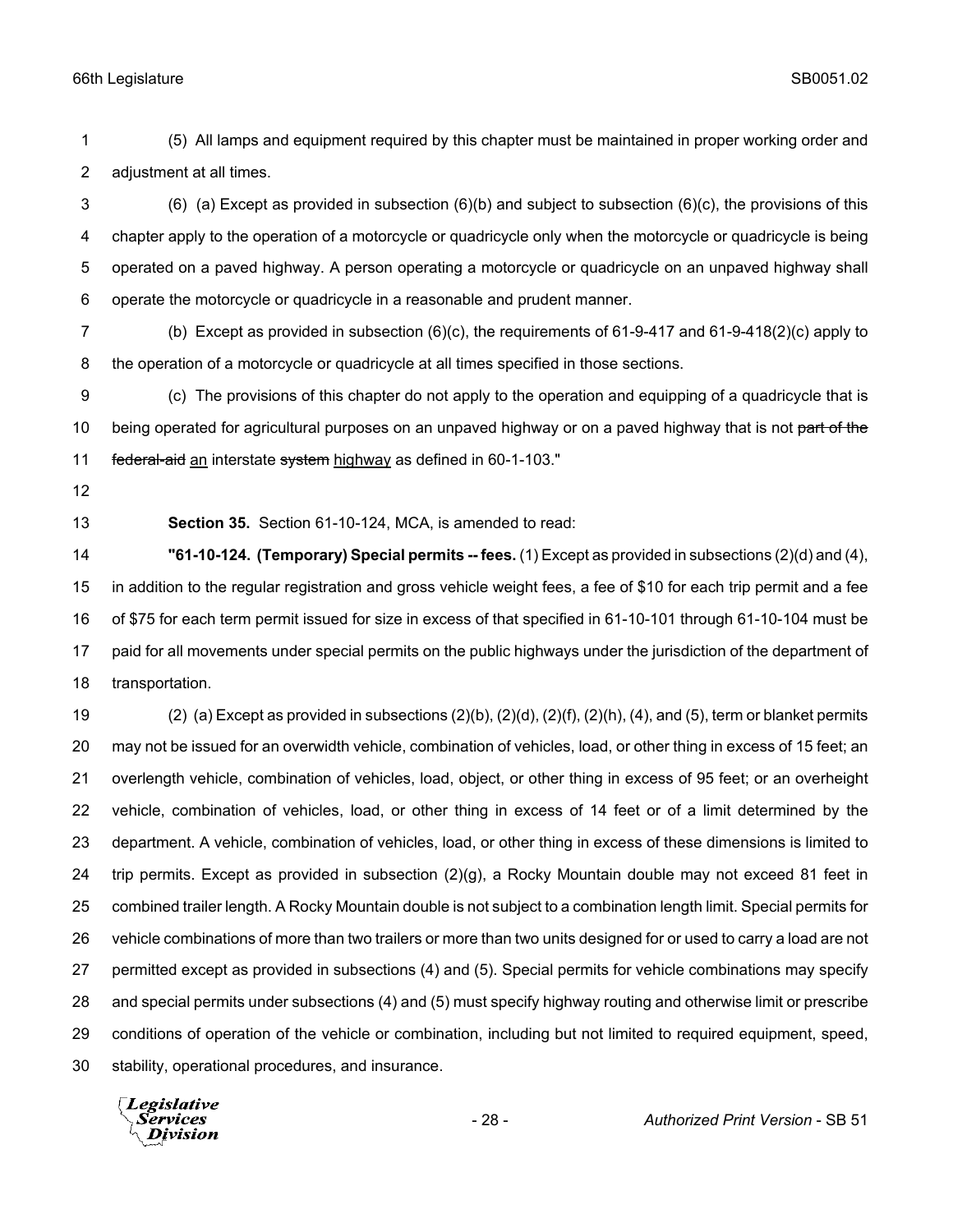(b) A term permit may be issued to a dealer in implements of husbandry and self-propelled machinery for an overwidth or overlength vehicle referred to in subsection (2)(a). This permit expires on December 31 of each year, with no grace period.

 (c) With payment of the appropriate gross weight fees required by 61-10-201 and with payment of the fee prescribed in subsection (1), allowable gross weight of a five-axle combination logging vehicle is 80,000 pounds.

 (d) A term permit may be issued for any combination of vehicles that exceeds 95 feet in length but does 8 not exceed 100 feet in combination length, except a truck-trailer-trailer or a truck tractor-semitrailer-trailer-trailer 9 combination, for travel only on highways that are part of the federal-aid interstate system highways, as defined 10 in 60-1-103, or on other highways within a 2-mile radius of an interstate highway interchange on the interstate 11 system in order to obtain necessary services or to load or unload at a terminal. When a terminal is beyond a 2-mile radius, the department may authorize travel between the terminal and the interchange. The fee for this permit is \$125.

 (e) A term permit may be issued for a truck tractor-semitrailer combination when the semitrailer exceeds 53 feet in length but does not exceed 57 feet in length.

 (f) (i) An annual permit may be issued for nondivisible loads up to 120 feet in length. The fee for this permit is \$125.

 (ii) Portions of a nondivisible load hauled on a public road off of the interstate highway may be detached and reloaded on the same hauling unit if the separate pieces are necessary to the operation of the machine or equipment that is being hauled and if the arrangement does not exceed limits for which a permit may be issued. (iii) An applicant for a nondivisible load permit for use as provided in subsection (6)(b) is responsible for

providing information regarding the number of work hours required to dismantle the load.

 (iv) For use as provided in subsection (6)(b) and for the purposes of this section, emergency response vehicles and casks designed and used for the transport of spent nuclear materials are considered nondivisible loads.

(g) A Rocky Mountain double carrying baled hay may not exceed 88 feet of combined trailer length.

 (h) A term permit may be issued for an overlength vehicle moving a mobile home or a manufactured home, as defined in 15-24-201, when the vehicle does not exceed 110 feet in length or 16 feet in width.

 (3) Except as provided in subsection (2)(b), a permit may not be issued for a period of time greater than the period for which the GVW license is valid as provided in this title, including grace periods allowed by this title.

Legislative Services Division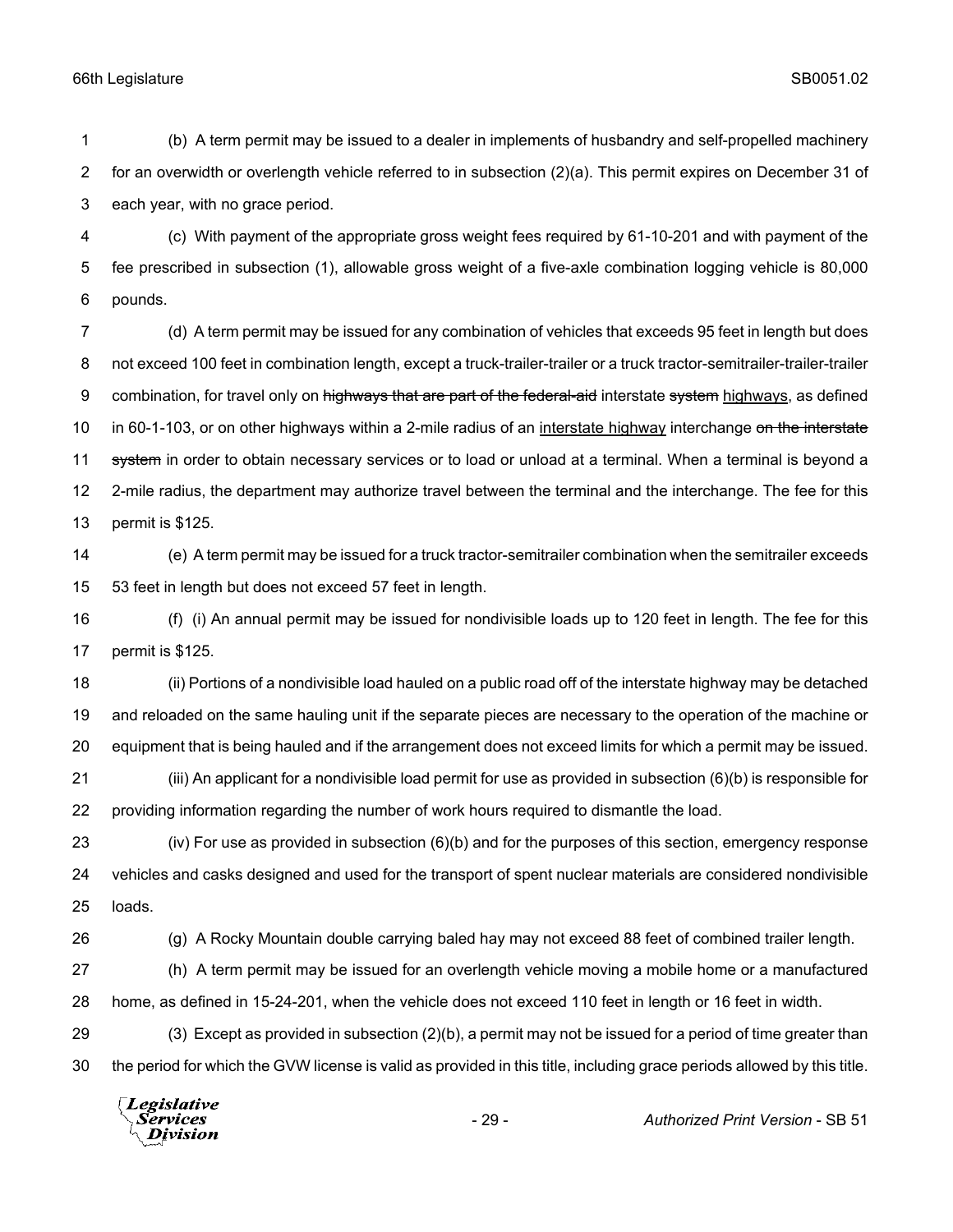Owners of vehicles licensed in other jurisdictions may, at the discretion of the department of transportation,

 purchase permits to expire with their registration. A license required by the state governs the issuance of a special permit.

 (4) The department may issue special permits to the operating company for a truck-trailer-trailer or truck tractor-semitrailer-trailer-trailer combination of vehicles under the following conditions:

6 (a) the combination may be operated only on highways that are part of the federal-aid interstate system highways, as defined in 60-1-103, and on other highways within a 2-mile radius of an interstate highway 8 interchange on the interstate system on other highways only in order to obtain necessary services or to load or unload at a terminal. When a terminal is beyond a 2-mile radius, the department may authorize travel between the terminal and the interchange.

- (b) a combination of vehicles powered by a cab-over or tilt-cab truck tractor or a truck may not exceed an overall length of 105 feet, inclusive of front and rear bumpers and overhang;
- (c) a combination of vehicles powered by a conventional truck tractor may not exceed an overall length of 110 feet, inclusive of the front and rear bumpers and overhang;
- (d) an individual cargo unit of the combination may not exceed 28 1/2 feet in length and 102 inches in width;
- (e) gross weight fees under 61-10-201 must be paid on the truck or truck tractor for the declared registered gross weight of the special vehicle combination, but not to exceed the formula in 61-10-107;
- (f) the combination must have a special overlength permit issued at a fee of \$200 for a term permit or \$20 for each trip permit;
- (g) travel of the combination may be restricted to specific routes, hours of operation, specific days, or seasonal periods; and
- (h) the department may enforce any other restrictions determined by the department to be necessary.

The permit is not transferable, and the fee for the permit is \$200.

- (5) The department of transportation may issue special permits under subsection (4) for vehicle combinations that consist of a truck-trailer-trailer if:
- (a) the vehicle combination's overall length, inclusive of front and rear bumpers, is not more than 95 feet; and

(b) the person, firm, or corporation applying for the permit:

(i) restricts truck-trailer-trailer operations authorized by the permit to the hauling of talc ore, chlorite,

Legislative Services - 30 - *Authorized Print Version* - SB 51**Division**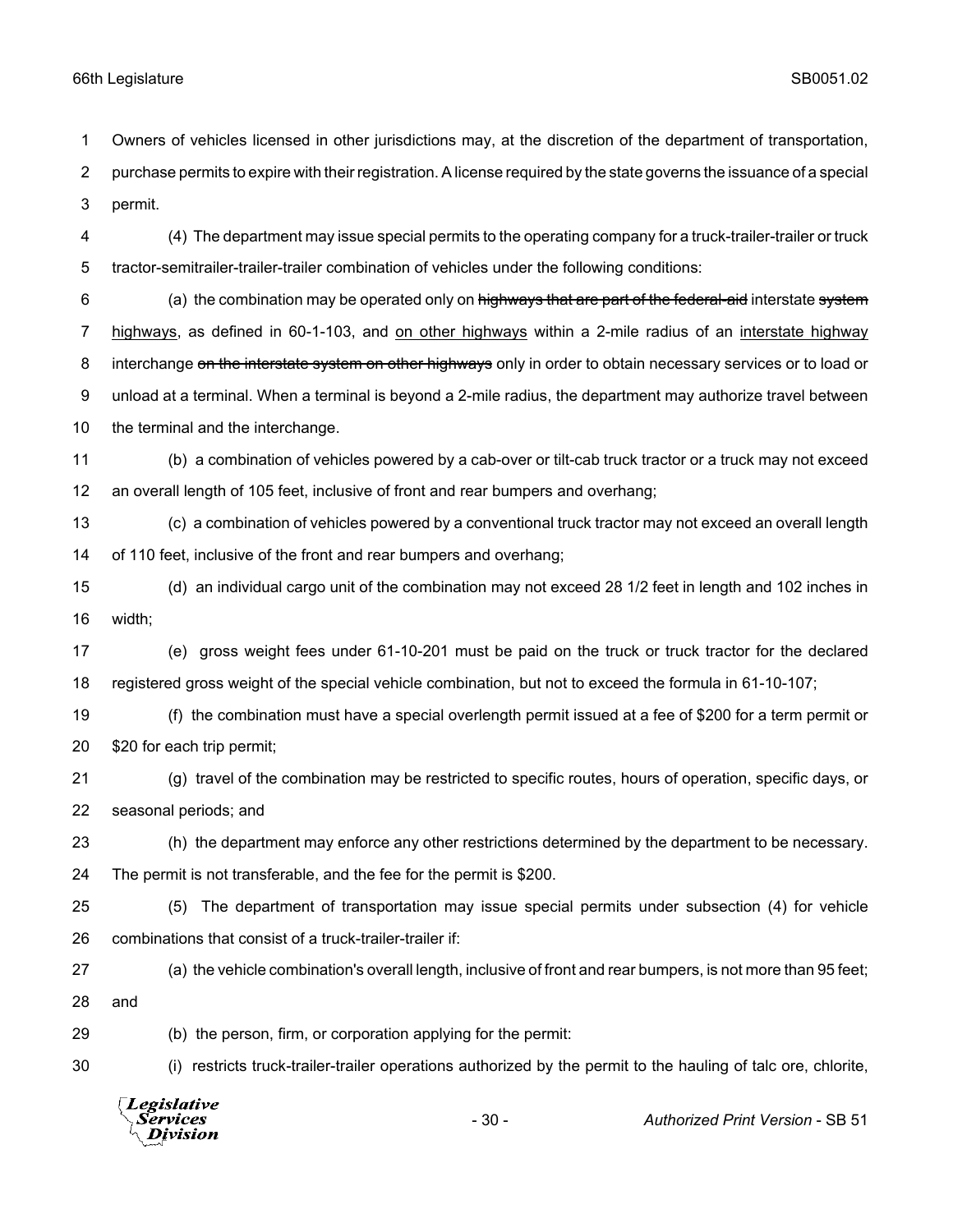dolomite, limestone, and custom combine equipment; (ii) operated the truck-trailer-trailer combination before July 1, 1987; (iii) restricts the truck-trailer-trailer operations authorized by the permit to the specified routes that those vehicles used before July 1, 1987; and (iv) provides the department of transportation with an affidavit confirming the routes used before July 1, 1987, for truck-trailer-trailer operations. (6) For the purposes of this section, a "nondivisible load" is: (a) on public roads off of interstate highways, a load that cannot be readily or reasonably dismantled and that is reduced to a minimum practical size and weight; (b) on interstate highways, a load or vehicle exceeding applicable length or weight limits that, if separated into smaller loads or vehicles, would: (i) compromise the intended use of the vehicle; (ii) destroy the value of the load or vehicle; or

 (iii) require more than 8 work hours to dismantle using appropriate equipment. (Void on occurrence of contingency--sec. 2, Ch. 285, L. 2003.)

 **61-10-124. (Effective on occurrence of contingency) Special permits -- fees.** (1) Except as provided in subsections (2)(d) and (4), in addition to the regular registration and gross vehicle weight fees, a fee of \$10 for each trip permit and a fee of \$75 for each term permit issued for size in excess of that specified in 61-10-101 through 61-10-104 must be paid for all movements under special permits on the public highways under the 20 iurisdiction of the department of transportation.

 (2) (a) Except as provided in subsections (2)(b), (2)(d), (2)(f), (2)(g), (4), and (5), term or blanket permits may not be issued for an overwidth vehicle, combination of vehicles, load, or other thing in excess of 15 feet; an overlength vehicle, combination of vehicles, load, object, or other thing in excess of 95 feet; or an overheight vehicle, combination of vehicles, load, or other thing in excess of 14 feet or of a limit determined by the department. A vehicle, combination of vehicles, load, or other thing in excess of these dimensions is limited to trip permits. A Rocky Mountain double may not exceed 81 feet in combined trailer length. A Rocky Mountain double is not subject to a combination length limit. Special permits for vehicle combinations of more than two trailers or more than two units designed for or used to carry a load are not permitted except as provided in subsections (4) and (5). Special permits for vehicle combinations may specify and special permits under subsections (4) and (5) must specify highway routing and otherwise limit or prescribe conditions of operation of

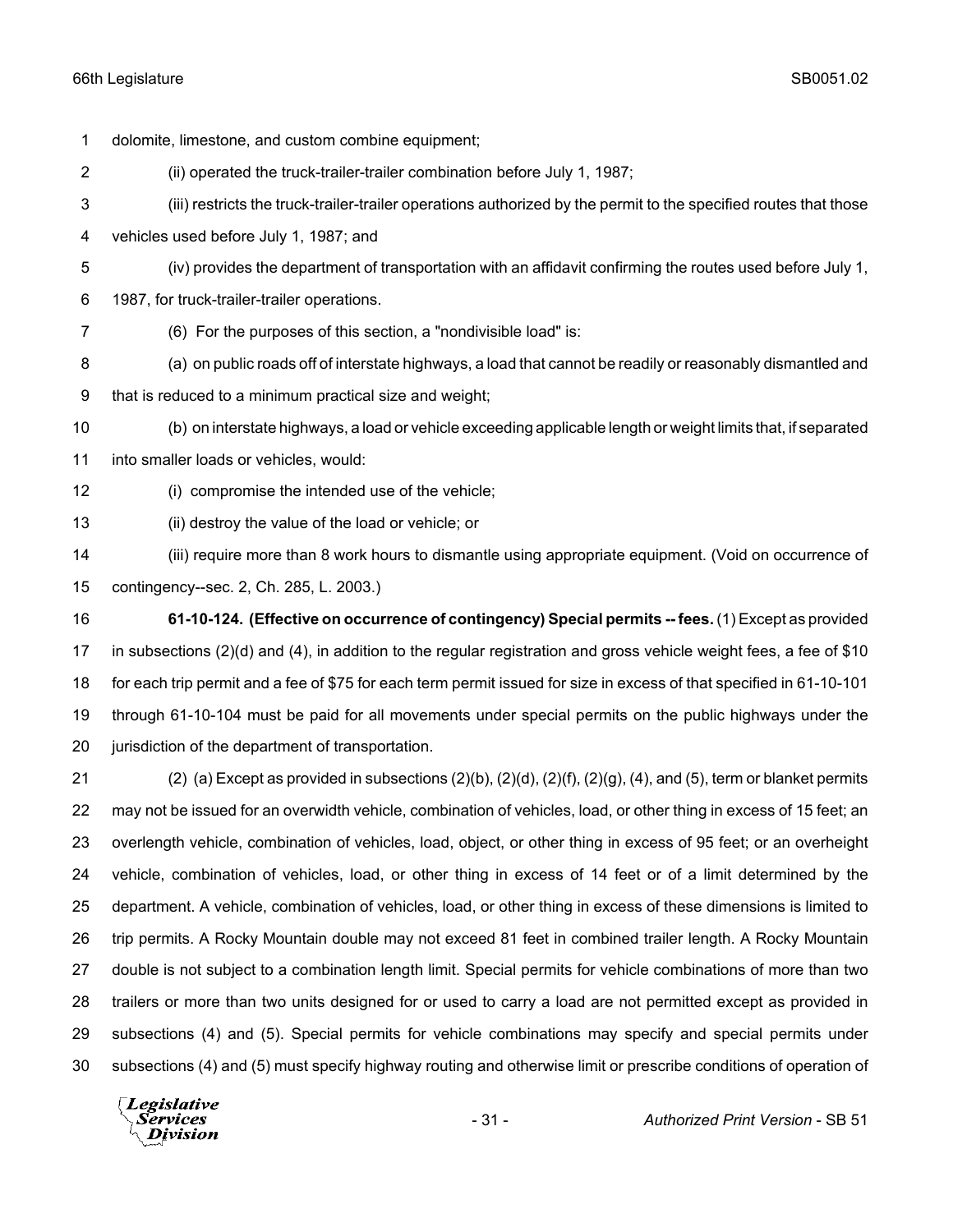the vehicle or combination, including but not limited to required equipment, speed, stability, operational procedures, and insurance.

 (b) A term permit may be issued to a dealer in implements of husbandry and self-propelled machinery for an overwidth or overlength vehicle referred to in subsection (2)(a). This permit expires on December 31 of each year, with no grace period.

 (c) With payment of the appropriate gross weight fees required by 61-10-201 and with payment of the fee prescribed in subsection (1), allowable gross weight of a five-axle combination logging vehicle is 80,000 pounds.

 (d) A term permit may be issued for any combination of vehicles that exceeds 95 feet in length but does not exceed 100 feet in combination length, except a truck-trailer-trailer or a truck tractor-semitrailer-trailer-trailer 11 combination, for travel only on highways that are part of the federal-aid interstate system highways, as defined 12 in 60-1-103, or on other highways within a 2-mile radius of an interstate highway interchange on the interstate 13 system in order to obtain necessary services or to load or unload at a terminal. When a terminal is beyond a 2-mile radius, the department may authorize travel between the terminal and the interchange. The fee for this permit is \$125.

 (e) A term permit may be issued for a truck tractor-semitrailer combination when the semitrailer exceeds 53 feet in length but does not exceed 57 feet in length.

 (f) (i) An annual permit may be issued for nondivisible loads up to 120 feet in length. The fee for this permit is \$125.

 (ii) Portions of a nondivisible load hauled on a public road off of the interstate highway may be detached and reloaded on the same hauling unit if the separate pieces are necessary to the operation of the machine or equipment that is being hauled and if the arrangement does not exceed limits for which a permit may be issued. (iii) An applicant for a nondivisible load permit for use as provided in subsection (6)(b) is responsible for

providing information regarding the number of work hours required to dismantle the load.

 (iv) For use as provided in subsection (6)(b) and for the purposes of this section, emergency response vehicles and casks designed and used for the transport of spent nuclear materials are considered nondivisible loads.

 (g) A term permit may be issued for an overlength vehicle moving a mobile home or a manufactured home, as defined in 15-24-201, when the vehicle does not exceed 110 feet in length or 16 feet in width.

(3) Except as provided in subsection (2)(b), a permit may not be issued for a period of time greater than

Legislative Services **Division**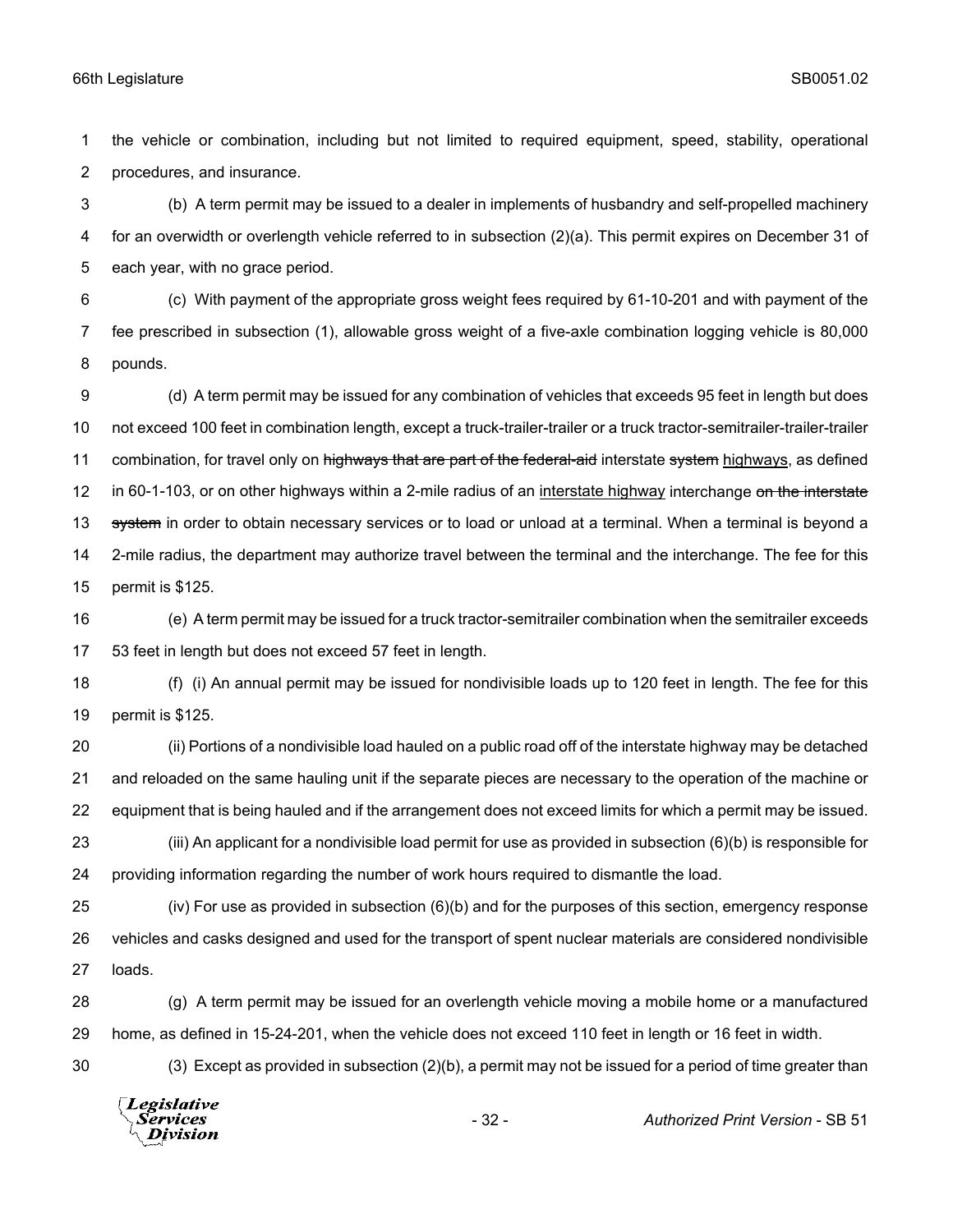*Services* **Division** 

 the period for which the GVW license is valid as provided in this title, including grace periods allowed by this title. Owners of vehicles licensed in other jurisdictions may, at the discretion of the department of transportation, purchase permits to expire with their registration. A license required by the state governs the issuance of a special permit. (4) The department may issue special permits to the operating company for a truck-trailer-trailer or truck tractor-semitrailer-trailer-trailer combination of vehicles under the following conditions: 7 (a) the combination may be operated only on highways that are part of the federal-aid interstate system highways, as defined in 60-1-103, and on other highways within a 2-mile radius of an interstate highway 9 interchange on the interstate system on other highways only in order to obtain necessary services or to load or unload at a terminal. When a terminal is beyond a 2-mile radius, the department may authorize travel between the terminal and the interchange. (b) a combination of vehicles powered by a cab-over or tilt-cab truck tractor or a truck may not exceed an overall length of 105 feet, inclusive of front and rear bumpers and overhang; (c) a combination of vehicles powered by a conventional truck tractor may not exceed an overall length of 110 feet, inclusive of the front and rear bumpers and overhang; (d) an individual cargo unit of the combination may not exceed 28 1/2 feet in length and 102 inches in width; (e) gross weight fees under 61-10-201 must be paid on the truck or truck tractor for the declared registered gross weight of the special vehicle combination, but not to exceed the formula in 61-10-107; (f) the combination must have a special overlength permit issued at a fee of \$200 for a term permit or \$20 for each trip permit; (g) travel of the combination may be restricted to specific routes, hours of operation, specific days, or seasonal periods; and (h) the department may enforce any other restrictions determined by the department to be necessary. The permit is not transferable, and the fee for the permit is \$200. (5) The department of transportation may issue special permits under subsection (4) for vehicle combinations that consist of a truck-trailer-trailer if: (a) the vehicle combination's overall length, inclusive of front and rear bumpers, is not more than 95 feet; and (b) the person, firm, or corporation applying for the permit: Legislative

- 33 - *Authorized Print Version* - SB 51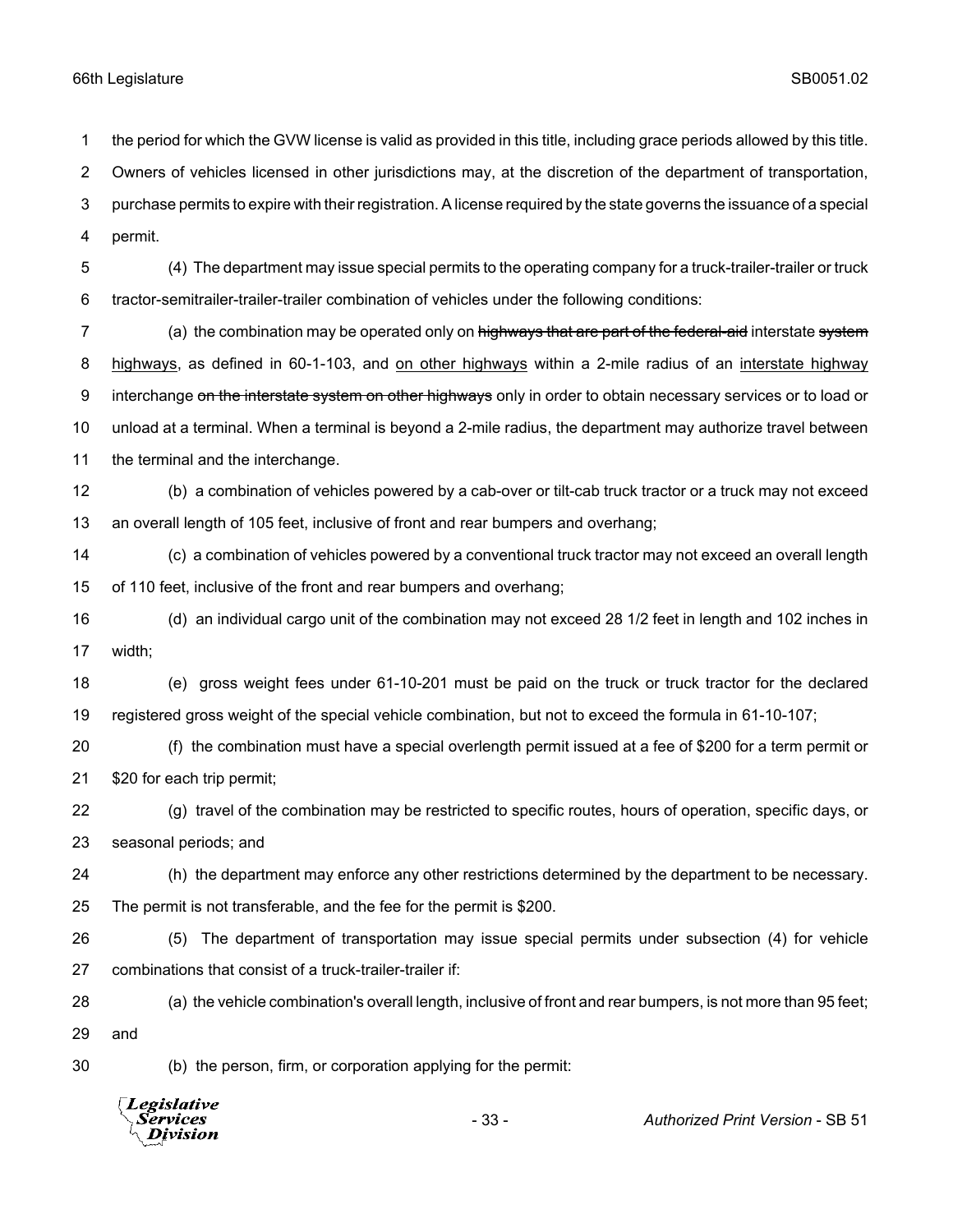| 1              | (i) restricts truck-trailer-trailer operations authorized by the permit to the hauling of talc ore, chlorite,        |  |  |
|----------------|----------------------------------------------------------------------------------------------------------------------|--|--|
| $\overline{2}$ | dolomite, limestone, and custom combine equipment;                                                                   |  |  |
| 3              | (ii) operated the truck-trailer-trailer combination before July 1, 1987;                                             |  |  |
| 4              | (iii) restricts the truck-trailer-trailer operations authorized by the permit to the specified routes that those     |  |  |
| 5              | vehicles used before July 1, 1987; and                                                                               |  |  |
| 6              | (iv) provides the department of transportation with an affidavit confirming the routes used before July 1,           |  |  |
| 7              | 1987, for truck-trailer-trailer operations.                                                                          |  |  |
| 8              | (6) For the purposes of this section, a "nondivisible load" is:                                                      |  |  |
| 9              | (a) on public roads off of interstate highways, a load that cannot be readily or reasonably dismantled and           |  |  |
| 10             | that is reduced to a minimum practical size and weight;                                                              |  |  |
| 11             | (b) on interstate highways, a load or vehicle exceeding applicable length or weight limits that, if separated        |  |  |
| 12             | into smaller loads or vehicles, would:                                                                               |  |  |
| 13             | (i) compromise the intended use of the vehicle;                                                                      |  |  |
| 14             | (ii) destroy the value of the load or vehicle; or                                                                    |  |  |
| 15             | (iii) require more than 8 work hours to dismantle using appropriate equipment."                                      |  |  |
| 16             |                                                                                                                      |  |  |
| 17             | Section 36. Section 61-10-130, MCA, is amended to read:                                                              |  |  |
| 18             | "61-10-130. Custom combiner's special permit -- fee -- collection -- distribution -- not transferable.               |  |  |
| 19             | (1) In lieu of the taxes required by 15-24-301 and in lieu of motor vehicle license fees, gross vehicle weight fees, |  |  |
| 20             | and overwidth, overlength, and overheight permits provided for in Title 61, a nonresident engaged in the business    |  |  |
| 21             | of custom combining who brings equipment into the state may pay a special permit fee of \$40 for each unit. A        |  |  |
| 22             | unit includes:                                                                                                       |  |  |
| 23             | (a) one truck suitable for hauling grain;                                                                            |  |  |
| 24             | (b) one header trailer or one combine trailer; and                                                                   |  |  |
| 25             | (c) pickup trucks and all other equipment, except combines, used by a nonresident and brought into the               |  |  |
| 26             | state as part of the nonresident's business of custom combining.                                                     |  |  |
| 27             | (2) In lieu of gross vehicle weight fees and overwidth, overlength, and overheight permits, Montana                  |  |  |
| 28             | residents engaged in the business of custom combining may pay the annual farm gross vehicle weight fees and          |  |  |
| 29             | a special permit fee of \$20 for each unit. A unit includes:                                                         |  |  |
| 30             | (a) one truck suitable for hauling grain;                                                                            |  |  |
|                | Legislative<br><b>Services</b><br>- 34 -<br><b>Authorized Print Version - SB 51</b><br>Iivision                      |  |  |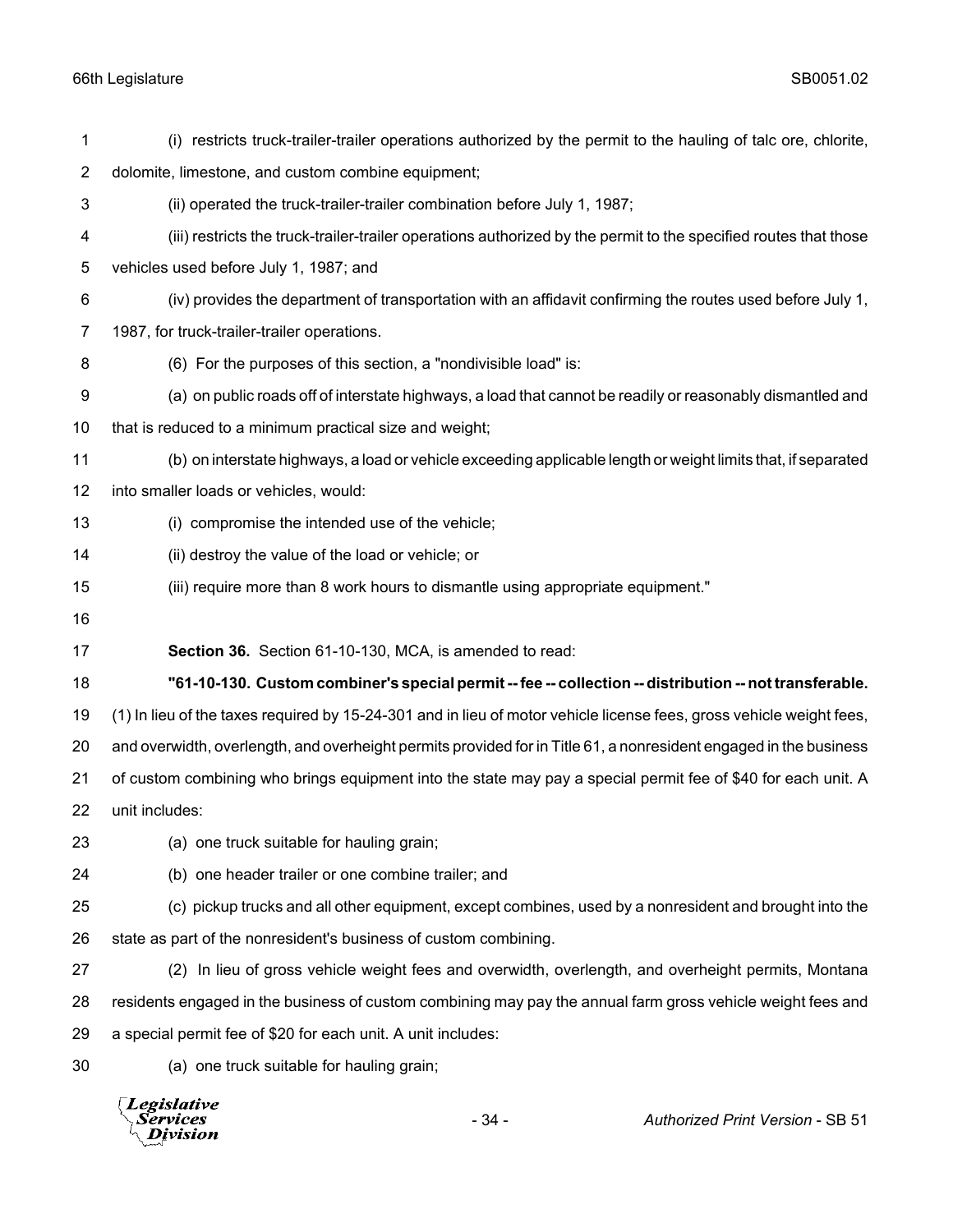(b) one header trailer or one combine trailer; and

(c) pickup trucks used by the resident in the resident's business of custom combining.

 (3) When used to transport agricultural products, a truck authorized to be used under a custom combiner's special permit may be operated only within a 100-mile radius from the harvested field to the point of first unloading. The truck may not haul agricultural products from one commercial elevator to another commercial 6 elevator. The truck may be operated on any highway, except a highway that is part of the federal-aid an interstate 7 system highway, as defined in 60-1-103, without incurring excess weight penalties under 61-10-145 if the total gross weight of the truck does not exceed allowable weight limitations by more than 20% for each axle and the maximum load for each inch of tire width does not exceed 670 pounds. A trip permit is not required. If the truck exceeds the tolerance provided under this subsection, the fine or penalty imposed applies to all weight over the legal limit allowed by 61-10-107.

 (4) A combine trailer authorized to be used under subsection (1)(b) or (2)(b) may be operated under the same limitations, except that the 100-mile limitation does not apply and the combine trailer may be used upon 14 any highway of the state, including a highway that is part of the federal-aid an interstate system highway, as defined in 60-1-103. If the combine trailer exceeds the tolerance provided under subsection (3), the fine or penalty imposed applies to all weight over the legal limit allowed by 61-10-107.

 (5) The fee required by this section must be collected by the department of transportation. Upon payment of the fee, the department of transportation shall provide an identifying device to be displayed on each truck, header trailer, or combine trailer and other equipment used by the nonresident or resident in the person's business of custom combining in the state. The device is valid for the calendar year in which the fee is collected.

 (6) All fees collected under this section must be distributed not later than January 31 immediately following the period of licensure as follows:

(a) 62 1/2% to the state general fund; and

(b) 37 1/2% to the state special revenue fund for the department of transportation.

 (7) The identifying devices and fee paid for each unit are not transferable from one vehicle to another or transferable on the sale or change of ownership.

 (8) The department of transportation may adopt rules, as provided in Title 2, chapter 4, to implement the provisions of this section."

**Section 37.** Section 61-10-144, MCA, is amended to read:



- 35 - *Authorized Print Version* - SB 51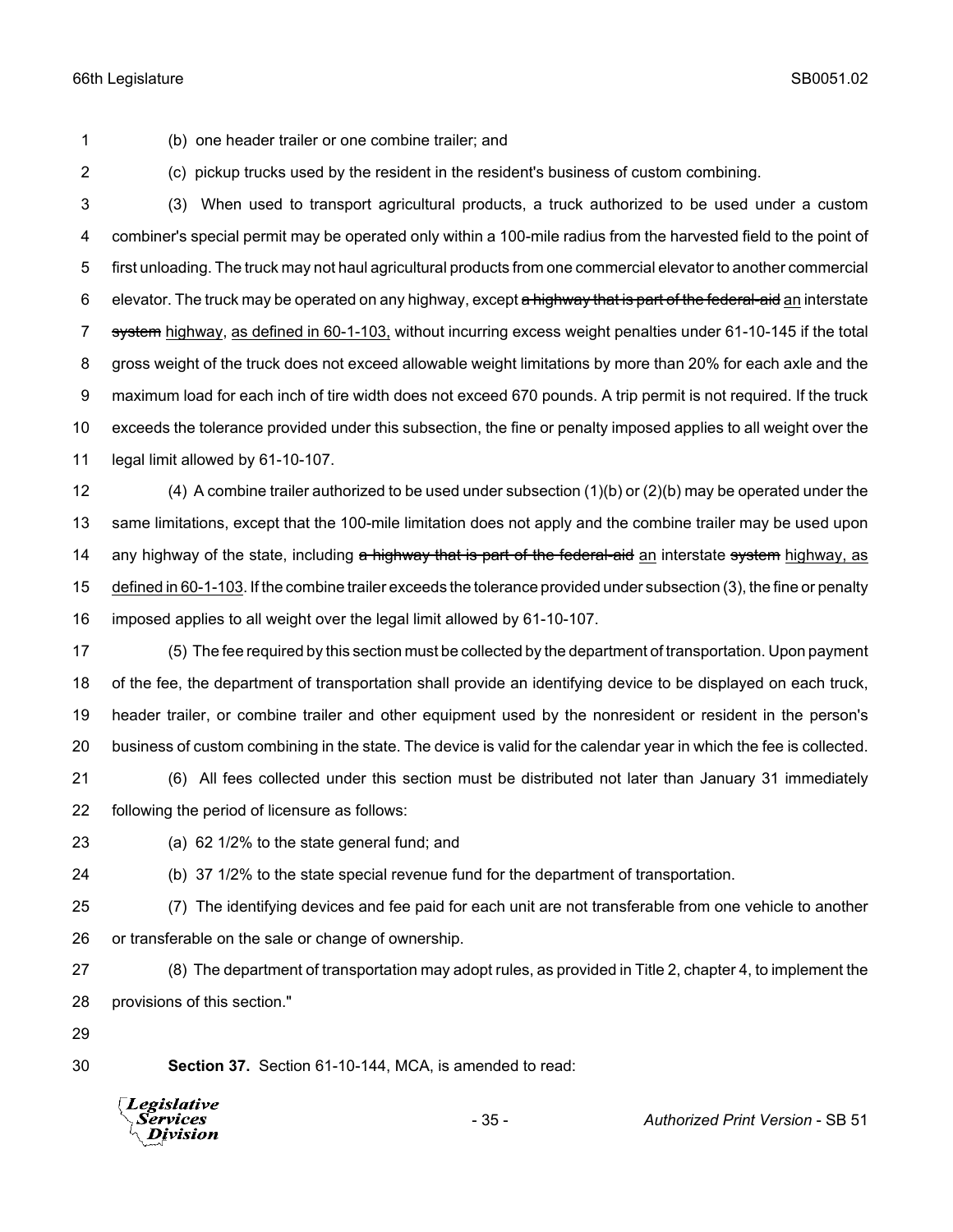**"61-10-144. Violation of standards -- tolerance.** (1) It is a misdemeanor for a person, firm, or corporation to violate any provision of 61-10-101 through 61-10-104 and 61-10-106 through 61-10-110.

 (2) The operator of a vehicle or combination of vehicles may move over the highways to the first open stationary scale or portable scale on an engineered site, as defined in 61-10-141(4), without incurring the excess weight penalties set forth in 61-10-145 if the total gross weight of the vehicle or combination of vehicles does not exceed allowable total gross weight limitations by more than 10% and if the weight carried by any axle or combination of axles does not exceed the allowable axle weight limitations by more than 10%. If the vehicle or combination of vehicles is not in excess of the allowable total gross or axle weight limitations by more than 10%, the department may issue a single trip permit for the fee of \$10, allowing the vehicle or combination of vehicles to move over the highways to the first facility where its load can be safely adjusted or to its destination. Violations of total gross or axle weight limitations in excess of 10% are subject to the fines provided in 61-10-145, and all loads in excess of 10% of the total gross or axle weight limitations:

 (a) may be required to be adjusted or reduced to conform to the size and weight limitations before the vehicle or combination of vehicles is moved from the point of weighing; or

(b) may be issued a permit as authorized by 61-10-141.

 (3) Farm vehicles transporting agricultural products from a harvesting combine or other harvesting 17 machinery may be operated on any highway, except a highway that is part of the federal-aid an interstate system 18 highway, as defined in 60-1-103, within a 100-mile radius of the harvested field to the point of first unloading without incurring excess weight penalties under 61-10-145 if the total gross weight of the farm vehicle or combination of vehicles does not exceed allowable weight limitations by more than 20% for each axle and the maximum load for each inch of tire width does not exceed 670 pounds. A single trip permit, as required in subsection (2), is not applicable to the farm vehicle or combination of vehicles. When a farm vehicle or combination of vehicles violates any of the provisions of this subsection, the fine or penalty imposed applies to that portion of the load above the legal limit."

- 
- 

**Section 38.** Section 90-6-210, MCA, is amended to read:

 **"90-6-210. Coal area highway reconstruction program.** (1) The department of transportation, within the area designated as the eastern Montana coal field economic growth center as certified to the secretary of transportation by the governor under 23 U.S.C. 143, shall prepare a special construction program for the reconstruction of deficient sections of these highways in consultation with the governing bodies of the counties